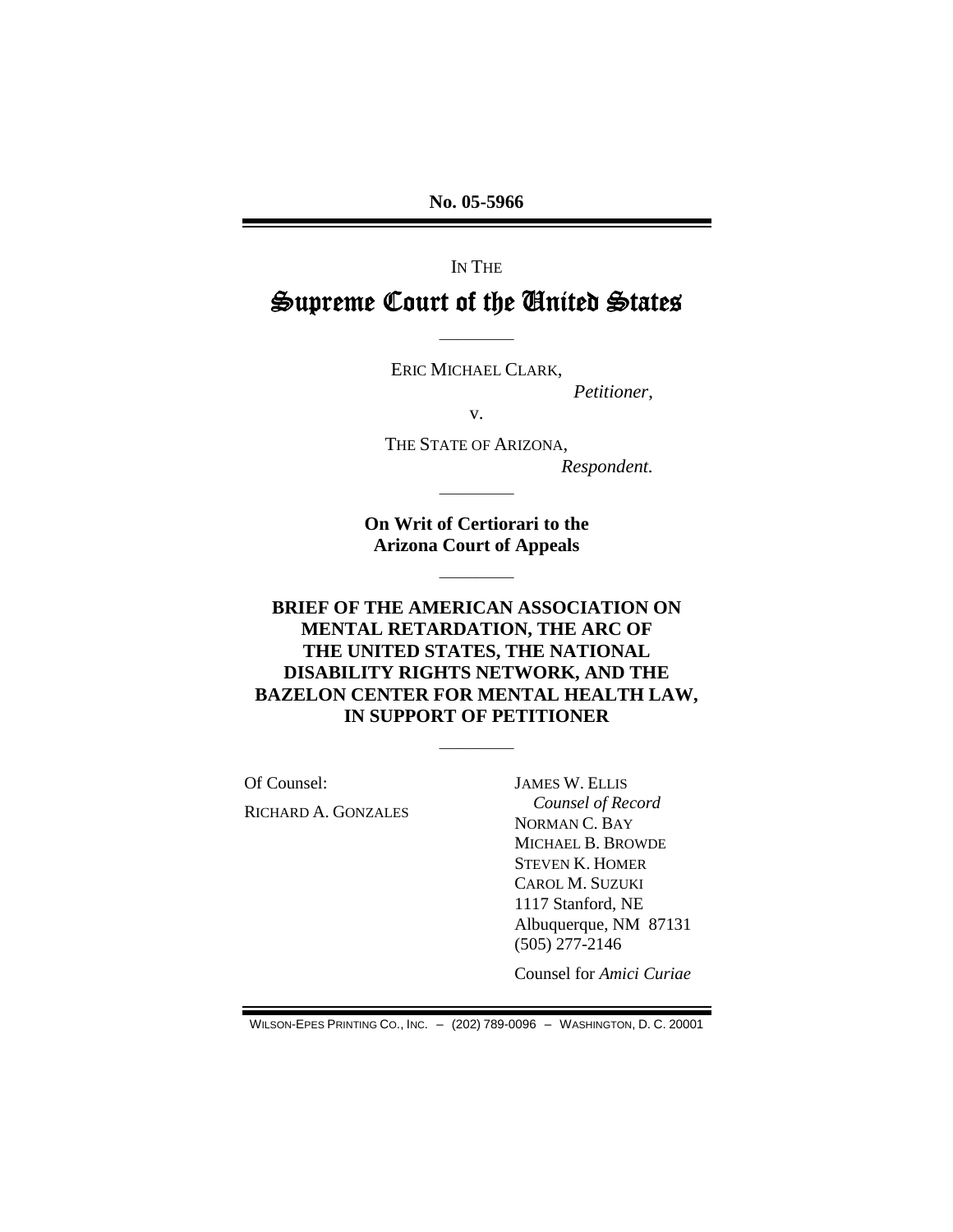IN THE

# Supreme Court of the United States

———— No. 05-5966 ————

ERIC MICHAEL CLARK,

*Petitioner*,

v.

THE STATE OF ARIZONA, *Respondent.* 

**On Writ of Certiorari to the Arizona Court of Appeals** 

————

————

### **BRIEF OF THE AMERICAN ASSOCIATION ON MENTAL RETARDATION, THE ARC OF THE UNITED STATES, THE NATIONAL DISABILITY RIGHTS NETWORK, AND THE BAZELON CENTER FOR MENTAL HEALTH LAW, IN SUPPORT OF PETITIONER**

### **INTEREST OF** *AMICI* [1](#page-1-0)

————

*Amici* are national organizations of mental disability professionals and citizens (more fully described in the Appendix) with longstanding concerns about constitutional and statutory protections for people with mental disabilities in the criminal justice system.

<span id="page-1-0"></span> $\frac{1}{1}$ <sup>1</sup> This brief was written entirely by counsel for *amici*, as listed on the cover, and not by counsel for any party. No outside contributions were made to the preparation or submission of this brief. All parties have given written consent to the filing of this brief.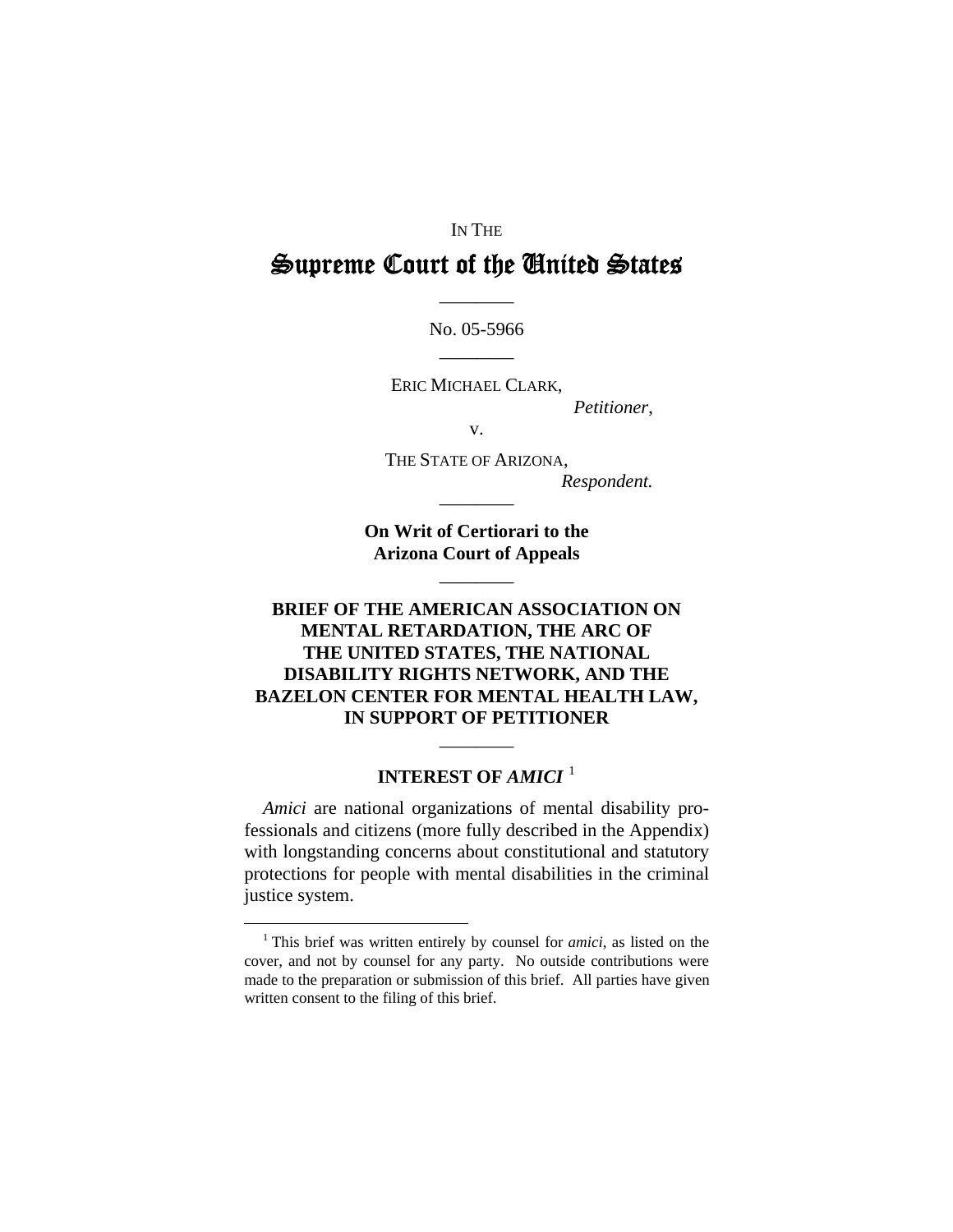#### **SUMMARY OF ARGUMENT**

It is now clearly established that the vast majority of people with mental retardation, developmental disabilities, or mental illness do not engage in criminal behavior. They live peacefully and productively in their communities. But when someone with a serious mental disability *is* charged with a criminal offense, the disability is very frequently relevant to the question of the individual's personal culpability.

Anglo-American legal tradition has long acknowledged the relevance of such disabilities to criminal cases. Although the formulations have varied over time, both courts and legislatures have recognized a disability-based defense. Most of the reported cases involve defendants with mental illness, but every formulation of the defense also encompasses individuals who have mental retardation.

The strength and durability of this tradition mean that its core principle is reflected in the Due Process Clause. While the States have considerable latitude in shaping their criminal laws, they must offer a defendant a meaningful opportunity to demonstrate the relevance of mental disability to the criminal charge. Failure to afford that opportunity is tantamount to transforming such crimes into strict liability offenses for these defendants.

States can satisfy the requirements of Due Process in more than one way. But, at a minimum, they must consider mental disability evidence offered by the defense to rebut any presumption about *mens rea*, and must provide a meaningful opportunity to establish the disability's relevance to the defendant's personal culpability.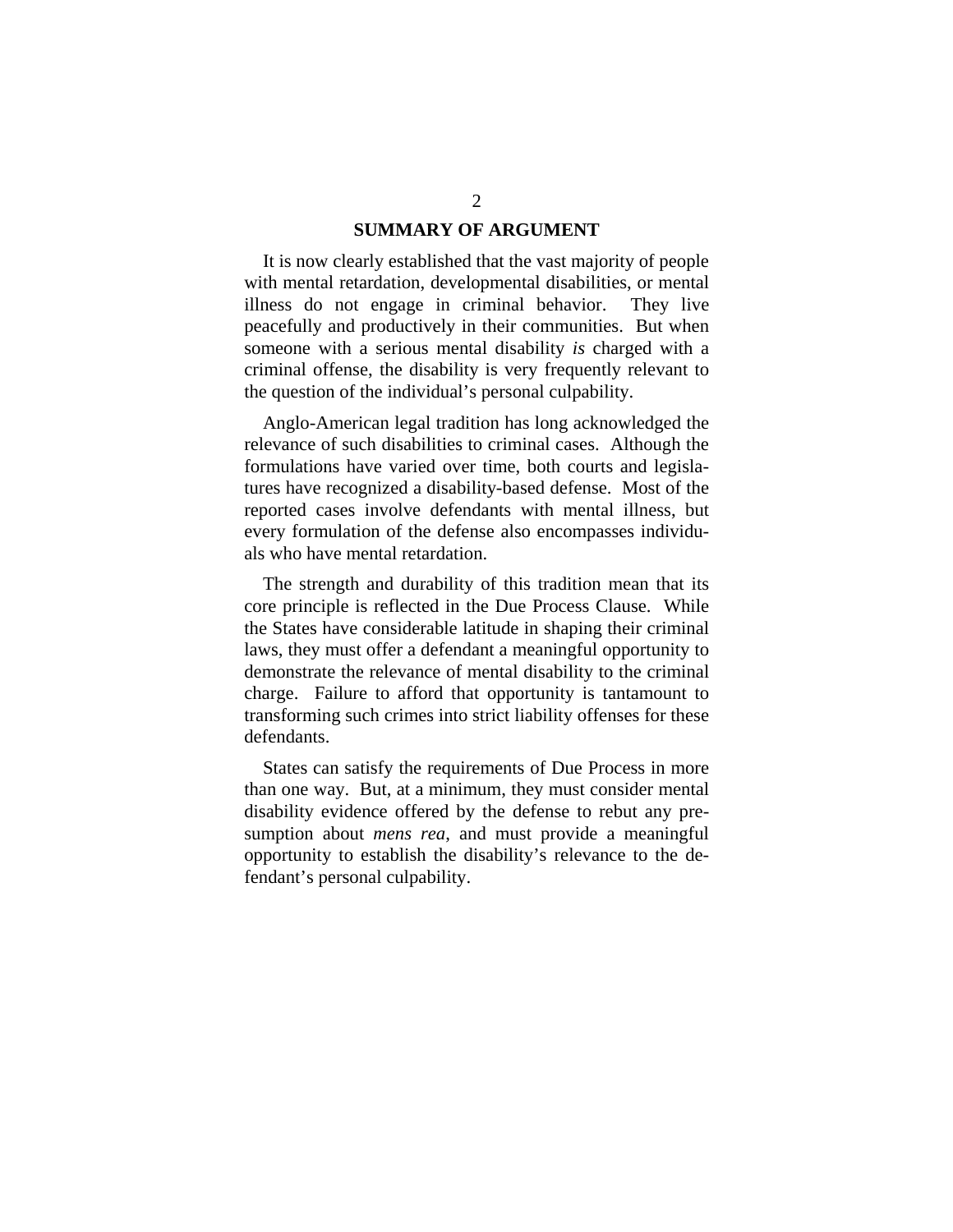#### **ARGUMENT**

### **I. ANGLO-AMERICAN LEGAL TRADITION REC-OGNIZES THAT MENTAL LIMITATIONS CAN AFFECT AN INDIVIDUAL'S CULPABILITY FOR CRIMINAL ACTS.**

#### **A. Mental Disability Has Traditionally Occupied A Central Role In Assessing A Defendant's Criminal Responsibility.**

The relationship between mental disability and criminal culpability has been acknowledged since days of antiquity, $\frac{2}{x}$  $\frac{2}{x}$  $\frac{2}{x}$ and in a variety of formulations was accepted by both canonical and civil law into the Middle  $Ages.<sup>3</sup>$  $Ages.<sup>3</sup>$  $Ages.<sup>3</sup>$  The one major interruption in the acceptance of the exculpatory significance of mental disability occurred during the period of society's focus on witchcraft.<sup>[4](#page-3-2)</sup> The sentiment against punishing per-

<span id="page-3-0"></span><sup>&</sup>lt;sup>2</sup> Plato noted that crimes could be committed "in a state of madness or when affected by disease, or under the influence of extreme old age, or in a fit of childish wantonness, himself no better than a child. And if this be made evident to the judges elected to try the cause, on the appeal of the criminal or his advocate, and he be judged to have been in this state when he committed the offence, he shall simply pay for the hurt which he may have done to another; but he shall be exempt from other penalties, unless he have slain some one, and have on his hands the stain of blood. And in that case he shall go to another land and country, and there dwell for a year . . . ." Plato, *Laws* 248 (B. Jowett trans., 3d ed. 1892). *See* Trevor J. Saunders, *Plato's Penal Code: Tradition, Controversy, and Reform in Greek Penology* 217 (1991). (Plato was not always so charitable, from a modern perspective, to people with disabilities. *See Meyer v. Nebraska*, 262 U.S. 390, 402 (1923).)

<span id="page-3-1"></span><sup>&</sup>lt;sup>3</sup> "In the matter of criminal responsibility, both ecclesiastical and secular courts routinely exonerated defendants judged to be insane or mentally retarded." Daniel N. Robinson, *Wild Beasts and Idle Humours: The Insanity Defense from Antiquity to the Present* 71 (1996); *see also* Naomi D. Hurnard, *The King's Pardon for Homicide Before A.D. 1307*, at 159-60 (1969).

<span id="page-3-2"></span><sup>&</sup>lt;sup>4</sup> Robinson, *supra* note 3, at 74-75 ("Indeed, the very theory of witchcraft effectively denied defendants access to the insanity defense, though the defense was otherwise available.").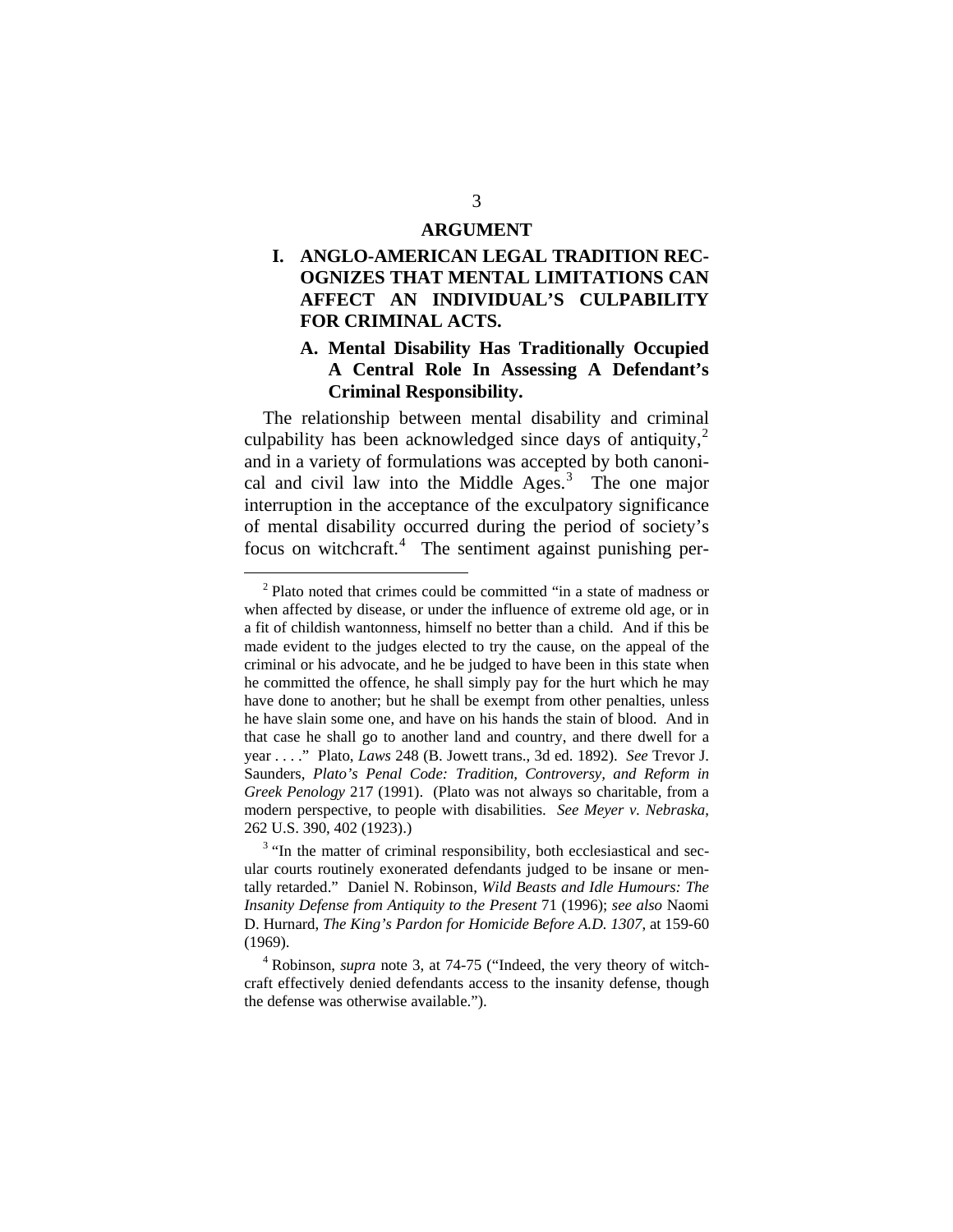sons whose acts were occasioned or substantially affected by mental disability became more securely settled with the rejection of the notion that mental disability resulted from demonic possession, and with the growing recognition of mental illness as a medical phenomenon.<sup>[5](#page-4-0)</sup>

The implementation of a complete defense based on mental disability has been controversial over time,<sup>[6](#page-4-1)</sup> and remains so today.<sup>[7](#page-4-2)</sup> The fact that it has endured periodic assaults is testament, not to its fragility, but rather to the enduring character of its basic principle. Whether the conceptualization of an "insane" defendant was expressed in terms of analogy to a

<span id="page-4-0"></span> <sup>5</sup> *See generally* Nigel Walker, *Crime and Insanity in England: Volume One—The Historical Perspective* (1968); Roy Porter, *Mind-Forg'd Manacles: A History of Madness in England from the Restoration to the Regency* (1987); Joel Peter Eigen, *Witnessing Insanity: Madness and Mad-Doctors in the English Court* (1995). One historian, however, has suggested that while legal recognition of insanity as a defense developed earlier, the phenomenon of medicalization and public acceptance of insanity as a *medical* phenomenon gained widespread acceptance somewhat later than the Victorian period. Roger Smith, *The Boundary Between Insanity and Criminal Responsibility in Nineteenth-Century England*, in *Madhouses and Mad-Doctors and Madmen: The Social History of Psychiatry in the Victorian Era* 363, 364 (Andrew Scull ed., 1981).

<span id="page-4-1"></span><sup>6</sup> *See, e.g.*, Charles E. Rosenberg, *The Trial of the Assassin Guiteau: Psychiatry and Law in the Gilded Age* 53-56 (1968) (noting that popular debate during the trial of President Garfield's assassin sometimes referred to "the insanity dodge"). *See generally* Mary Ann Jimenez, *Changing Faces of Madness: Early American Attitudes and Treatment of the Insane* (1987); Norman Dain, *Concepts of Insanity in the United States 1789- 1865*, at 43-52 (1964).

<span id="page-4-2"></span><sup>7</sup> Henry J. Steadman, Margaret A. McGreevy et al., *Before and After Hinckley: Evaluating Insanity Defense Reform* 1-10 (1993). It should be noted that some of the same public skepticism extends to other legal issues involving individuals with mental disability, notably incompetence to stand trial. *See, e.g.*, Henry J. Steadman, *Beating a Rap?: Defendants Found Incompetent to Stand Trial* 4-6 (1979).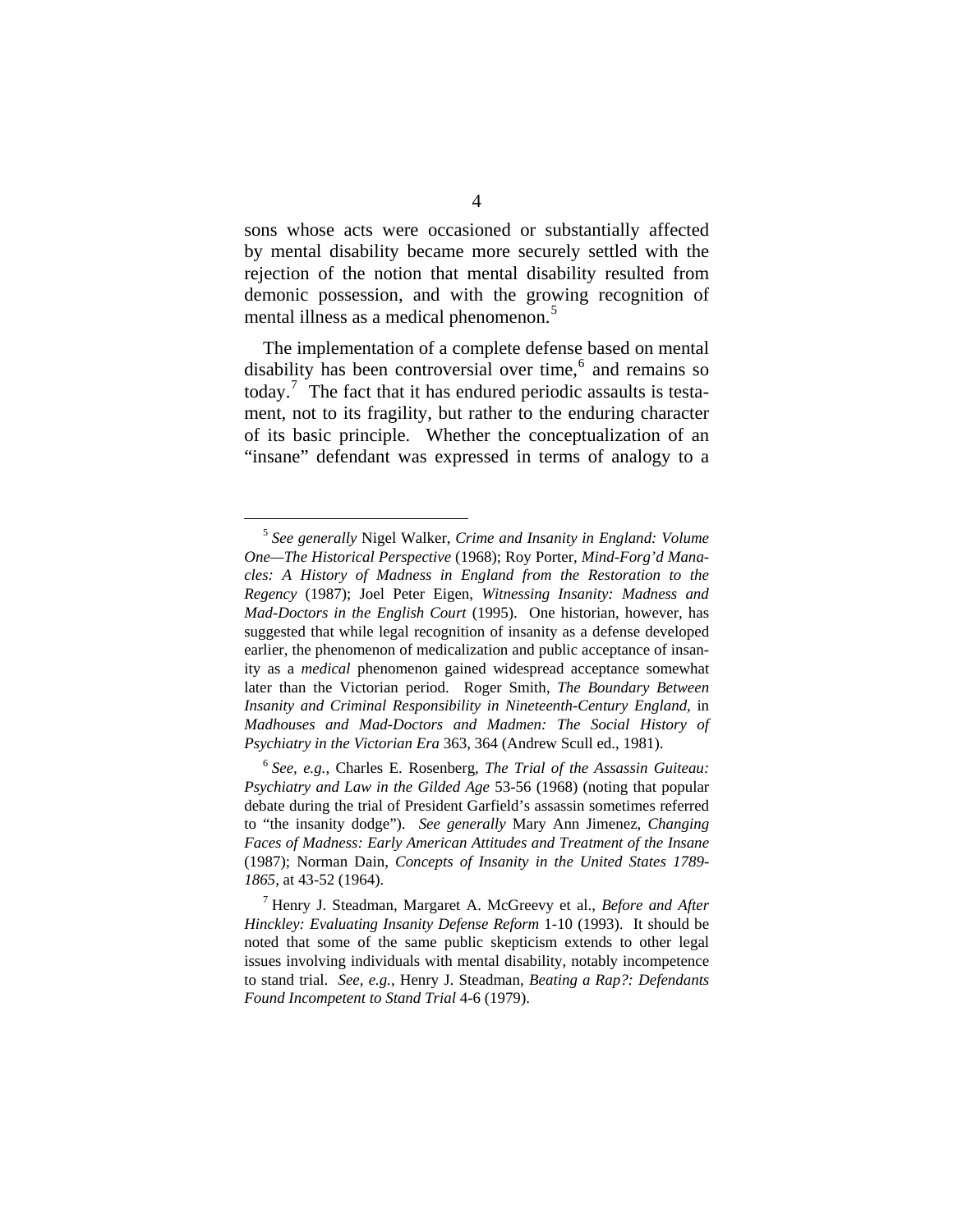"wild beast,"<sup>[8](#page-5-0)</sup> or inquiry whether an individual had the mental capacity to perform rudimentary tasks like "counting twenty pence,"<sup>[9](#page-5-1)</sup> whether the individual could distinguish right from wrong,<sup>[10](#page-5-2)</sup> whether he had the capacity to control his behavior in the face of an irresistible impulse, $11$  or whether his actions were the "product" of mental disability, $^{12}$  $^{12}$  $^{12}$  there has remained in our law a core belief that some defendants are so affected by mental disability that it would be fundamentally unjust to convict and punish them.

The inquiry into the antecedents that constitute our legal traditions encompasses the full scope of Anglo-American legal history. But in interpreting the Due Process Clause, the understanding in the mid-Nineteenth Century carries particular significance because of the light it may shed on the perspectives in this country at the time the Fourteenth Amendment was written and ratified. It is clear that American medical and legal professionals were generally conscious

<span id="page-5-0"></span><sup>&</sup>lt;sup>8</sup> See, for example, Mr. Justice Tracy's jury instruction in *Rex v*. *Arnold*, 16 S. Tr. 695, 764-65 (H.L. 1724). *See generally* Anthony Michael Platt & Bernard L. Diamond, *The Origins and Development of the "Wild Beast" Concept of Mental Illness and its Relation to Theories of Criminal Responsibility*, 1 J. Hist. Behav. Sci. 355 (1965).

<span id="page-5-1"></span><sup>9</sup> *See, e.g.*, Anthony Fitz-herbert, *The New Natura Brevium of The Most Reverend Judge, Mr. Anthony Fitz-herbert* 532 (rev. & corrected ed. 1666). *See* Henry Weihofen, *Mental Disorder as a Criminal Defense* 53- 54 n.6 (1954) (suggesting that while it was discussed in terms of criminal responsibility, the example was intended as a diagnostic description of idiocy rather than a precise formula for a criminal responsibility).

<span id="page-5-2"></span><sup>10</sup> *M'Naghten's Case*, 8 Eng. Rep. 718 (H.L. 1843). *See generally* Richard Moran, *Right From Wrong: The Insanity Defense of Daniel McNaughtan* (1981).

<span id="page-5-3"></span><sup>11</sup> *See, e.g.*, *Parsons v. State*, 2 So. 854, 865 (Ala. 1887); *Regina v. Oxford*, 173 Eng. Rep. 941, 950 (H.L. 1840).

<span id="page-5-4"></span><sup>12</sup> *See, e.g.*, *State v. Jones*, 50 N.H. 369, 382 (1871); *State v. Pike*, 49 N.H. 399, 408 (1870); *Durham v. United States*, 214 F.2d 862, 875 (D.C. Cir. 1954).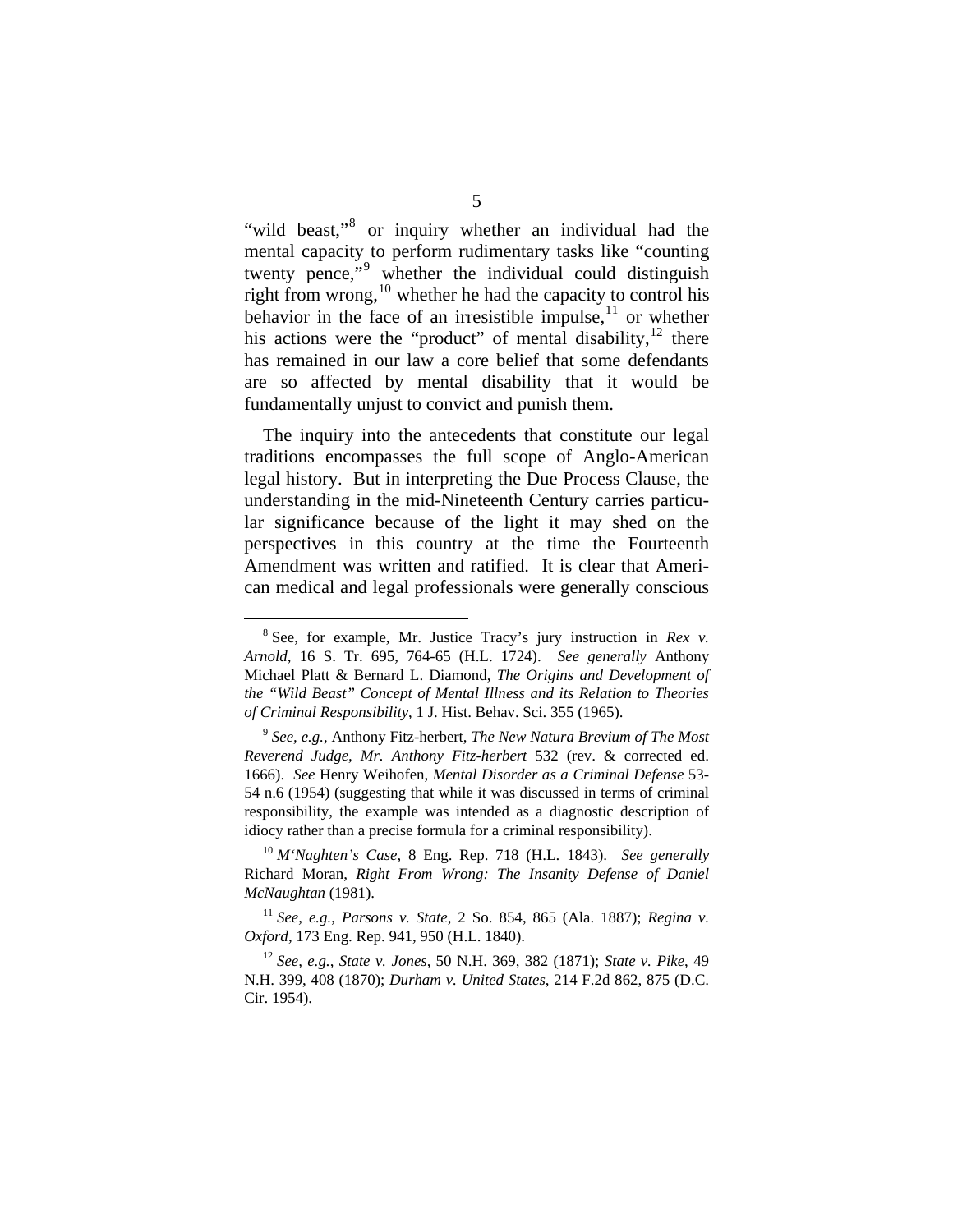of the issue, and that there was widespread awareness of the *M'Naghten* case, albeit with spirited debate about its adequacy as a legal test. $13$  The most widely noted American publication on the subject was Isaac Ray's *Treatise on the Medical Jurisprudence of Insanity*, [14](#page-6-1) later editions of which criticized the *M'Naghten* test as too narrow in scope.<sup>[15](#page-6-2)</sup>

Debates on the scope and implementation of the insanity defense continued into the Twentieth Century.<sup>[16](#page-6-3)</sup> While there

<span id="page-6-2"></span>15 Ray, *supra* note 14, app. I, at 343-50 (5th ed. 1871). Other American medical authorities of the era agreed. *See generally*, E.C. Spitzka, *Insanity: Its Classification, Diagnosis and Treatment* 23 (reprint 1973) (1887) ("that cannot be sanity in law which is insanity in science").

<span id="page-6-0"></span> <sup>13</sup> *See, e.g.*, Rosenberg, *supra* note 6, at 102-03. The first use of *M'Naghten* by an American appellate court appears to be Chief Justice Shaw's opinion in *Commonwealth v. Rogers*, 48 Mass. (7 Met.) 500, 502 (1844). *See generally* Anthony Platt & Bernard L. Diamond, *The Origins of the "Right and Wrong" Test of Criminal Responsibility and Its Subsequent Development in the United States: An Historical Survey*, 54 Cal. L. Rev. 1227 (1966) (use of the right-and-wrong test in American courts predated *M'Naghten*).

<span id="page-6-1"></span><sup>14</sup> Isaac Ray, *A Treatise on the Medical Jurisprudence of Insanity* (reprint 1962) (1st ed. 1838). First published in 1838, the treatise had been cited extensively in the *M'Naghten* trial. Bernard L. Diamond, *Isaac Ray and the Trial of Daniel M'Naghten*, 112 Am. J. Psychiatry 651 (1956). Ray's treatise was in its fourth edition (1860) at the time of the 39th Congress.

<span id="page-6-3"></span><sup>&</sup>lt;sup>16</sup> There were isolated, ultimately unsuccessful efforts to abolish the defense early in the last century. Those statutory efforts were declared unconstitutional by state courts. *See State v. Strasburg*, 110 P. 1020 (Wash. 1910); *id.* at 1027 (Rudkin, C.J., concurring) ("There is little analogy between [a nondisabled defendant's mistake of fact] and *the idiot, the imbecile, or the person who is insane* to the degree defined by our statute. It will be conceded that the Legislature has a broad discretion in defining and prescribing punishment for crime, but, broad and pervading as the police power is, it is not without constitutional limitations and restraints, *and we can scarcely conceive of a valid penal law which would punish a man for the commission of an act which the utmost care and circumspection on his part would not enable him to avoid*.") (emphasis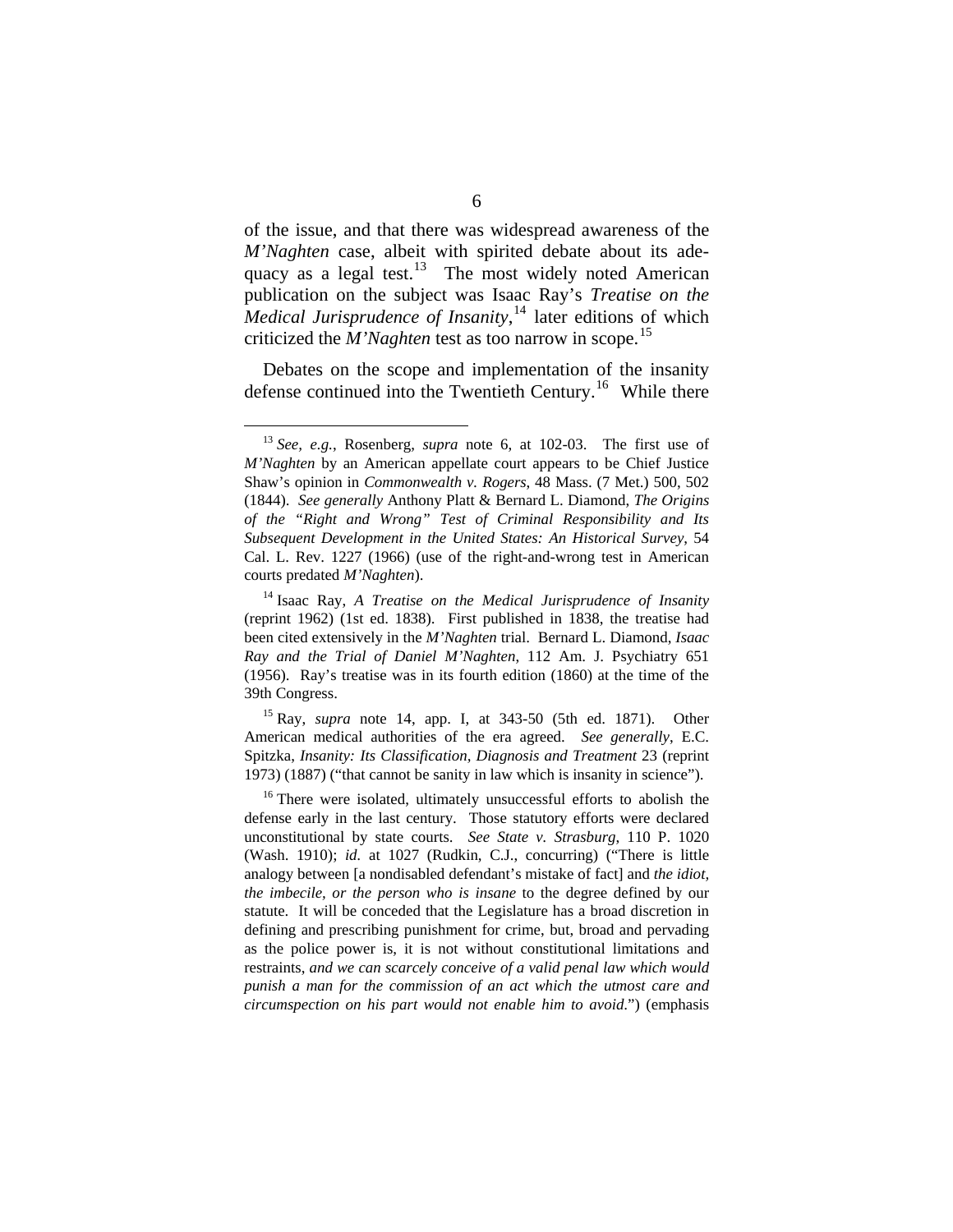were isolated efforts at the state level to abolish the defense,<sup>[17](#page-7-0)</sup> and unsuccessful efforts at the federal level in the  $1980s$ ,  $^{18}$  $^{18}$  $^{18}$  it cannot be disputed that some form of recognition that mental disability may undermine or diminish criminal liability is a "principle of justice so rooted in the traditions and conscience of our people as to be ranked as fundamental." *See Patterson v. New York*, 432 U.S. 197, 202 (1977) (internal citations omitted). $19$ 

added); *Sinclair v. State*, 132 So. 581 (Miss. 1931); *id.* at 584 (Ethridge, J., concurring) ("So closely has the idea of insanity as a defense to crime been woven into the criminal jurisprudence of English speaking countries that it has become a part of the fundamental laws thereof.").

<span id="page-7-0"></span><sup>17</sup> *See* Idaho Code Ann. § 18-207 (1982); Kan. Stat. Ann. § 22-32-20 (1996); Mont. Code Ann. § 46-14-101 (1979); Utah Code Ann. § 76-2- 305 (1983). *But see Finger v. State*, 27 P.3d 66, 84 (Nev. 2001) ("[L]egal insanity is a well-established and fundamental principle of the law of the United States. It is therefore protected by the Due Process Clauses of both the United States and Nevada Constitutions.").

<span id="page-7-1"></span><sup>18</sup> *But cf.* Insanity Defense Reform Act of 1984, 18 U.S.C. § 17 (1984) (changing the test for insanity but preserving the defense).

<span id="page-7-2"></span><sup>&</sup>lt;sup>19</sup> The fact that the insanity defense (or a successful *mens rea* defense) is controversial does not resolve the Due Process inquiry. Other criminal law protections that this Court has recognized as fundamental are also potentially controversial, at least after a result unfavorable to the prosecution in high-profile cases (for example, the privilege against self-incrimination, state-provided counsel for indigents, proof beyond a reasonable doubt at trial, suppression of the fruits of unreasonable searches or seizures, or the prohibition on double jeopardy).

Interpretations of both the Due Process Clause and the Eighth Amendment include examination of our legal traditions, but do so in somewhat different ways. Eighth Amendment analysis includes both inquiries into historical antecedents, *e.g.*, *Ford v. Wainwright*, 477 U.S. 399, 406-08 (1986), and into contemporary social consensus, *Roper v. Simmons*, 543 U.S. \_\_, 125 S. Ct. 1183, 1192-94 (2005). As a result, Eighth Amendment examination of legislative enactments is a means of gauging the existence and evolution of contemporary standards of decency. By contrast, the "rooted in the traditions and conscience" inquiry in Due Process analysis looks to the centrality and continuity of traditional protections.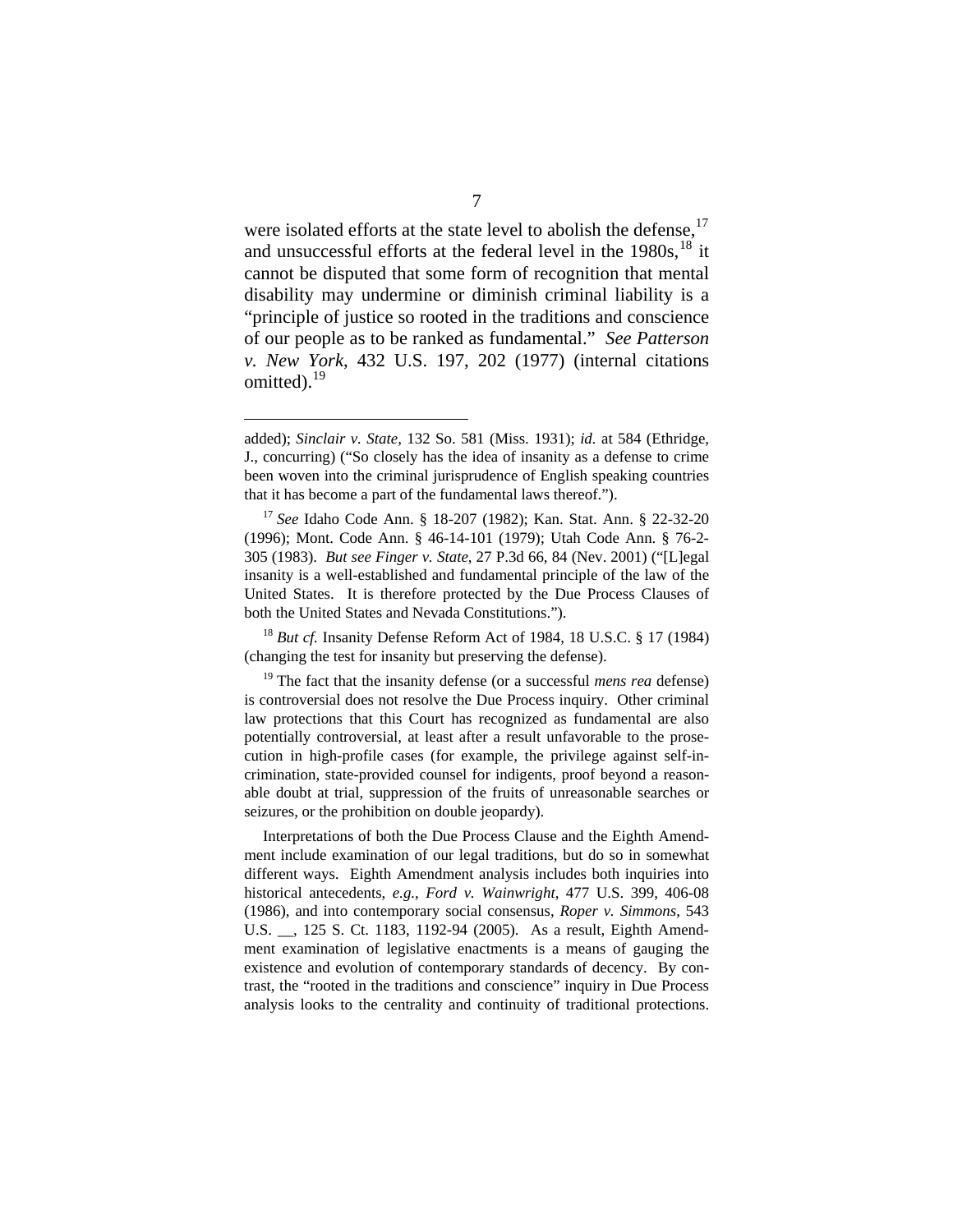#### **B. The Reduced Culpability Of Individuals With Mental Retardation Has Long Been Recognized.**

Although the cases have focused on defendants with mental illness, there has also been recognition, at least in theory, that the same principle applies to individuals whose impairment results from mental retardation. At common law, particularly with regard to issues like conservatorship and property, distinctions were drawn between people with mental illness and people with mental retardation. *See Heller v. Doe*, 509 U.S. 312, 326 (1993). These appear to have derived, at least in part, from different expectations about whether an individual might become mentally competent at some time in the future. *See* William Blackstone, 1 *Commentaries* \*296. Categorical distinctions of this type, however, were not generally made part of the criminal law.

None of the early formulations of the insanity defense excluded people whose impairment we would now identify as mental retardation. Fitz-herbert's "count twenty pence" test was clearly focused on intellectual impairment. Blackstone counseled that "idiots and lunatics are not chargeable for their own acts, if committed when under these incapacities: no, not even for treason itself." William Blackstone, 4 *Commentaries* \*24. The *M'Naghten* test's reference to mental disease *or defect* expressly included individuals with mental retardation. Other formulations, including the Model Penal Code and the Insanity Defense Reform Act of 1984, have also adopted the "defect" category as a parallel to mental disease. $^{20}$  $^{20}$  $^{20}$ 

*Cooper v. Oklahoma*, 517 U.S. 348, 356-63 (1996). Thus, while sharp public controversy may be relevant to Eighth Amendment analysis, it is less so for Due Process.

<span id="page-8-0"></span><sup>&</sup>lt;sup>20</sup> Model Penal Code § 4.02 (official drft. & rev. cmts. 1985); Insanity Defense Reform Act of 1984, 18 U.S.C. § 17 (1984). *See also McDonald v. United States*, 312 F.2d 847, 851 (D.C. Cir. 1962) (applying the "product" test of *Durham v. United States*, 214 F.2d 862 (D.C. Cir. 1954), to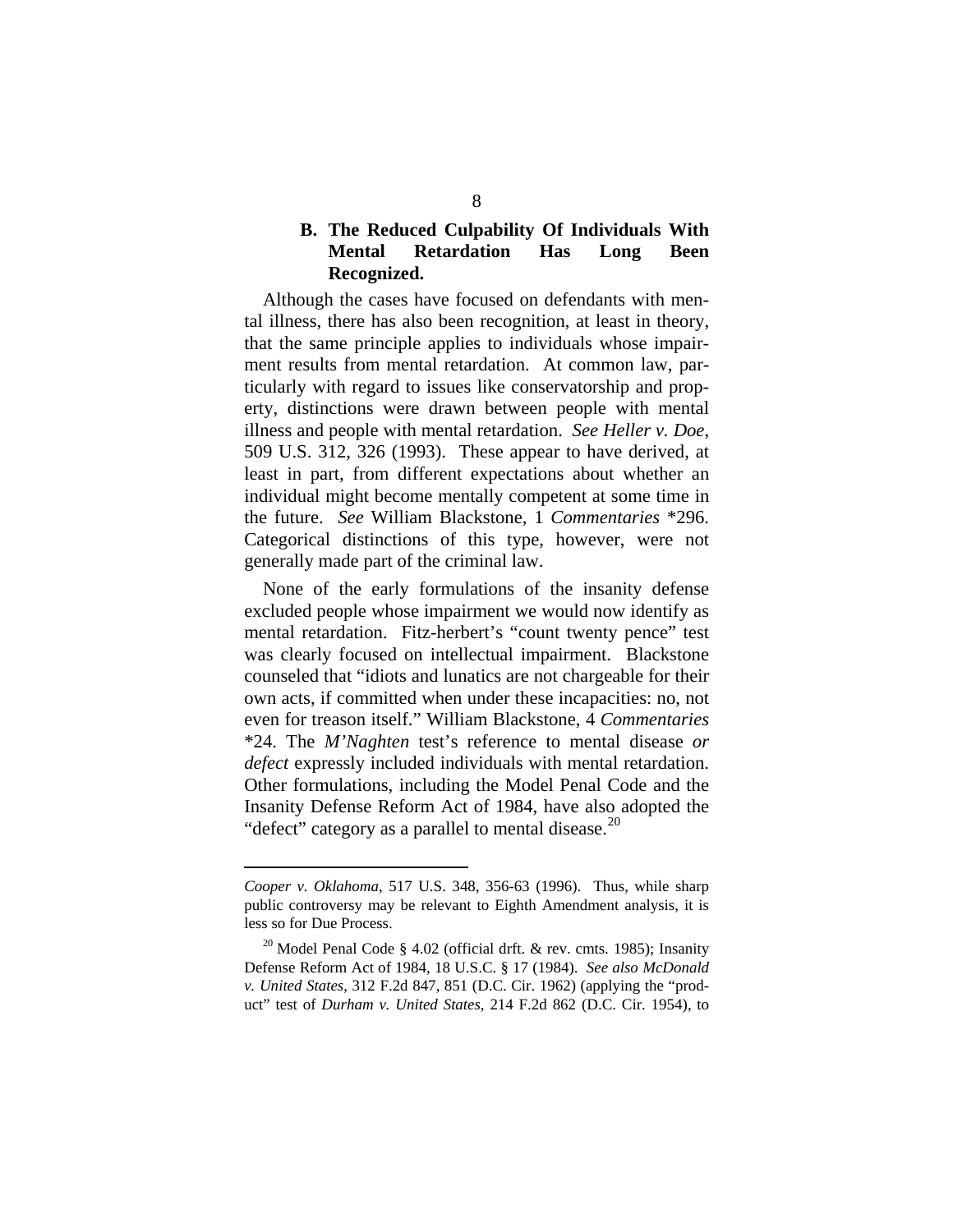Even in the era of our history that featured the most virulent antipathy toward people with mental retardation, there was some recognition of their reduced moral culpability. When leading authorities in the field of mental retardation were sounding the alarm of an imagined threat posed to society, $21$  many also acknowledged the effect of the disability on an individual's moral responsibility.<sup>[22](#page-9-1)</sup>

defendants with mental retardation). The fact that the scope of the categories of "idiots," "imbeciles," "morons," and other archaic (and now offensive) terms may not be precisely coextensive with the modern definition of mental retardation, *see Penry v. Lynaugh*, 492 U.S. 302, 332-33 (1989), does not reduce the relevance of these early cases to the constitutional questions of whether our legal traditions recognize the relevance of a defendant's disability to culpability, and whether there is a right to present evidence about the disability to rebut a presumption of a culpable mental state.

<span id="page-9-0"></span><sup>21</sup> *See, e.g.*, James W. Trent, Jr., *Inventing the Feeble Mind: A History of Mental Retardation in the United States* 131-83 (1994); Leila Zenderland, *Measuring Minds: Henry Herbert Goddard and the Origins of American Intelligence Testing* (1998).

<span id="page-9-1"></span><sup>22</sup> *See, e.g.*, A.F. Tredgold, *Mental Deficiency (Amentia)* 306 (1st ed. 1908) ("I am quite certain that in persons suffering from amentia a diminished power of control is so commonly present, and such an essential part of their mental condition, that a grave injustice may be done if this be not taken into account."); V.V. Anderson, *Feeblemindedness as Seen in Court*, 1 Mental Hygiene 260, 263 (1917) ("Not only were they incapable of measuring up to the educational or economic standards met by their normal fellows, but they were equally incapable of conforming to the standards of conduct of the community in which they lived."); Wm. Ray Griffin, *Criminal Responsibility of the Mentally Deficient*, 20 Southern Med. J. 918, 919 (1927) ("[M]orons and high grade imbeciles and the lower types of defectives are only imitators and act impulsively, doing the thing that appeals to them most strongly, or that they are urged or persuaded to do. They are unable to take the problem and weigh it from the standpoint of right and wrong and act accordingly."); George L. Wallace, *Are the Feebleminded Criminals?*, 13 Mental Hygiene 93, 96 (1929) ("There is little doubt that most of the feebleminded who become criminals do so by accident rather than by intention."). See also Herbert C. Parsons's (exquisitely titled) *The Learned Judge and the Mental*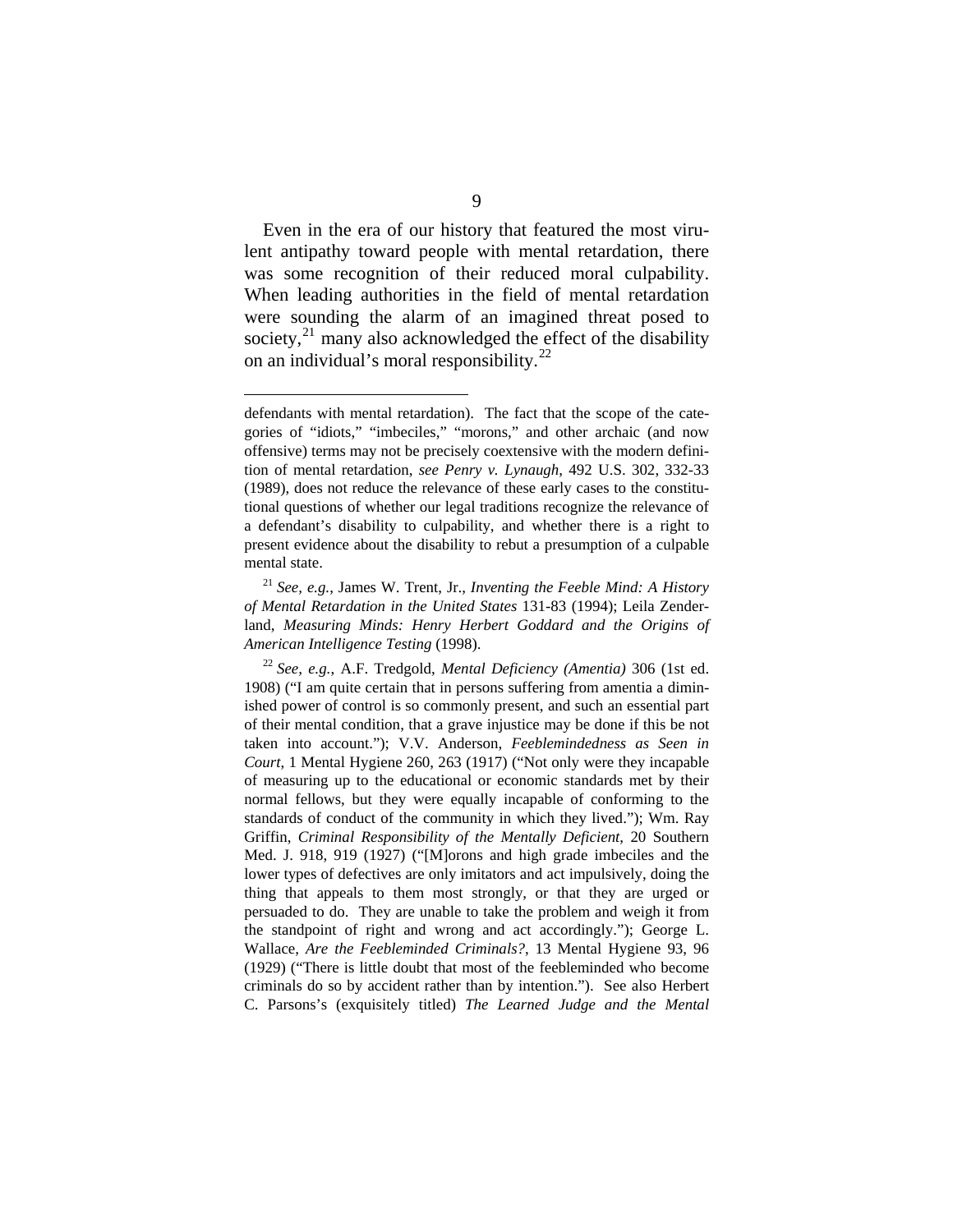While the insanity defense, at least in modern times, has been used less frequently by defendants with mental retardation than in cases involving defendants with mental illness,  $^{23}$  $^{23}$  $^{23}$ it remains at least theoretically available.<sup>[24](#page-10-1)</sup> But its infrequent use in mental retardation cases emphasizes the crucial importance of recognizing the right of defendants with mental retardation to offer rebuttal evidence on the issue of *mens rea*.

*Defective Meet—What Then?*, 12 Mental Hygiene 25, 30 (1928) ("Given a crime sufficiently atrocious and a popular resentment sufficiently inflamed, and the measurings of mental responsibility go to discard.").

The most widely cited, and to modern eyes perhaps the most notorious, authority of the alarmist period was Henry H. Goddard. *See, e.g.*, Henry H. Goddard, *The Kallikak Family: A Study in the Heredity of Feeblemindedness* (1912). While Goddard campaigned tirelessly for eugenic sterilization and segregation of people with mental retardation, he also acknowledged that they often lacked responsibility for their criminal acts. *See, e.g.*, Henry H. Goddard, *A Brief Report on Two Cases of Criminal Imbecility*, 19 J. Psycho-Asthenics 31, 33 (1914) ("He may be able to say that it is wrong as a mere matter of verbal repetition, repeating what he had heard others say, but as for having a realizing sense of the wrongfulness of the deed, I am satisfied that no imbecile or moron of his grade has any such knowledge.").

<span id="page-10-0"></span><sup>&</sup>lt;sup>23</sup> It is not completely clear why this is true. Although *amici* have found no relevant statistics, it is conceivable that there may be somewhat more frequent diversion from prosecution for some defendants who have mental retardation, particularly where the impairment is manifestly severe. It may also be that some defense counsel fail to detect or correctly identify their clients' mental impairment. And the fact that the defense is labeled "insanity," a term connoting mental illness, may prove to be a barrier, in some way, to obtaining recognition of its applicability to a defendant with mental retardation.

<span id="page-10-1"></span><sup>24</sup> *See, e.g.*, *In re Ramon M.*, 584 P.2d 524, 529-30 (Cal. 1978). Over the years, there have been a few cases in which courts precluded defendants who appear to have had mental retardation from raising the defense. See James W. Ellis & Ruth A. Luckasson, *Mentally Retarded Criminal Defendants*, 53 Geo. Wash. L. Rev. 414, 432-41 (1985), for a fuller discussion of these early cases.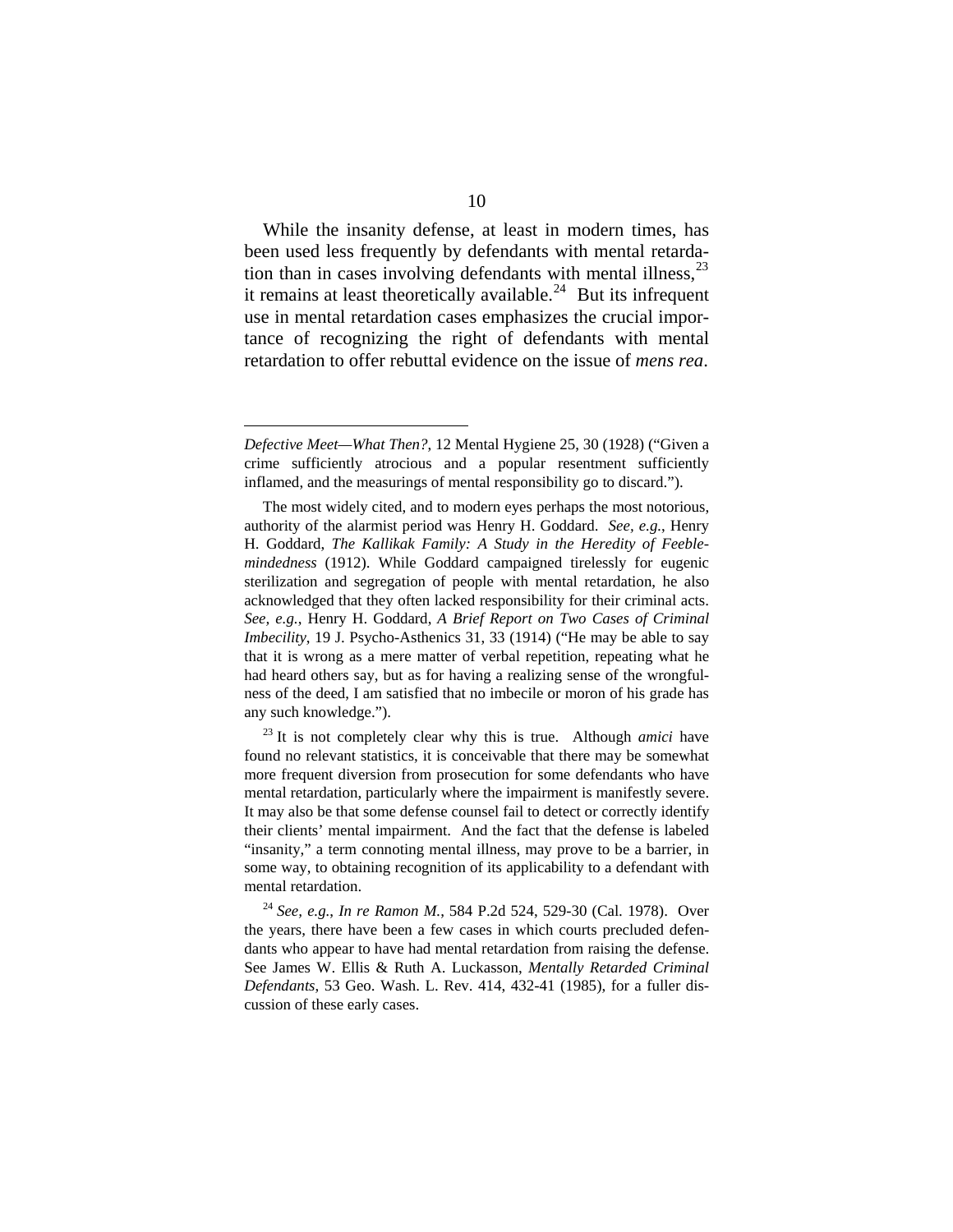### **II. DUE PROCESS REQUIRES STATES TO RECOGNIZE THE RELEVANCE OF MENTAL DISABILITY TO THE ASSESSMENT OF CRIMINAL GUILT.**

#### **A. The Constitution Imposes Modest Limits On The States' Wide Latitude In The Area Of Criminal Justice.**

Out of respect for the proper role of the States in our federal system, this Court has allowed them considerable latitude in defining crimes and enacting procedures for their adjudication. *Martin v. Ohio*, 480 U.S. 228, 232 (1987); *Patterson*, 432 U.S. at 201 ("[W]e should not lightly construe the Constitution so as to intrude upon the administration of justice by the individual States."). This leeway granted to the States reaches into such areas as evidentiary rules, *Marshall v. Lonberger*, 459 U.S. 422, 438 n.6 (1983), allocating burdens of persuasion, *Medina v. California*, 505 U.S. 437 (1992), and identifying the acts they choose to criminalize and the elements of those crimes, *Montana v. Egelhoff*, 518 U.S. 37, 57 (1996) (Ginsburg, J., concurring in the judgment).

*Amici* recognize that one of the areas in which the Court has shown deference to state legislative judgments involves the treatment of individuals with mental disabilities. In the criminal context, the Court has allowed a State to impose a heavy burden of persuasion on a criminal defendant pleading insanity, and refrained from requiring one particular formulation of the insanity defense on all the States. *Leland v. Oregon*, 343 U.S. 790, 798-801 (1952).<sup>[25](#page-11-0)</sup> On occasion,

<span id="page-11-0"></span><sup>&</sup>lt;sup>25</sup> In the doctrinally distinct (but practically related) area of competence, the Court also allowed a State to impose the burden of persuasion on the defendant in establishing incompetence to stand trial. *Medina v. California*, 505 U.S. 437 (1992). *But see Cooper v. Oklahoma*, 517 U.S. 348 (1996) (unconstitutional to impose burden on defendant at the elevated level of "clear and convincing evidence").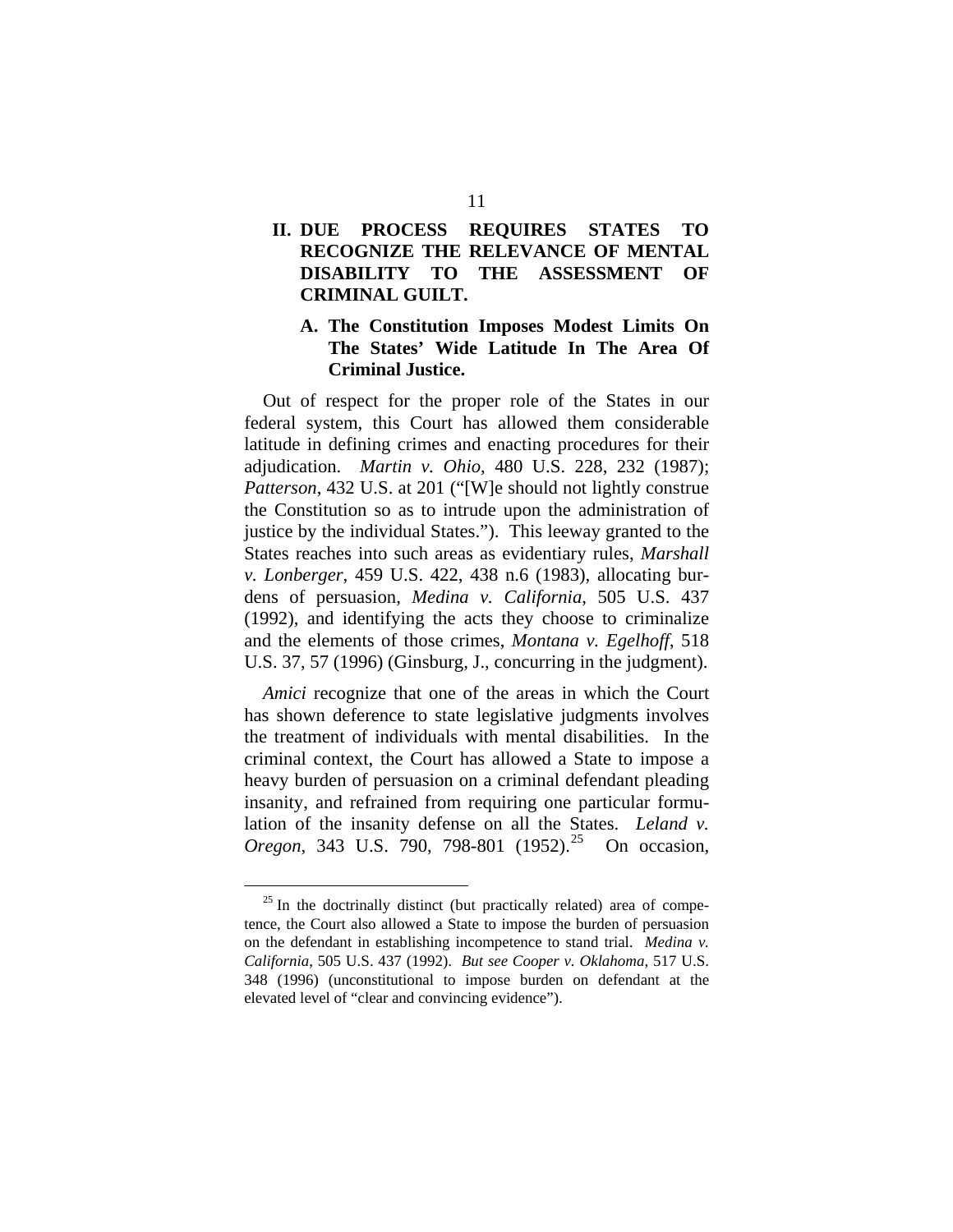individual Justices of this Court have noted the question of whether the insanity defense is constitutionally required. *See, e.g.*, *Foucha v. Louisiana*, 504 U.S. 71, 97-98 (1992) (Kennedy, J., dissenting) (observing that several States had abolished the defense). In addition, States have been afforded considerable latitude in designing a system of civil commitment for those acquitted by reason of insanity. *See generally Jones v. United States*, 463 U.S. 354 (1983).

However, the freedom of States to shape their criminal laws is not limitless. The Constitution does impose some limits on both the substantive and procedural aspects of state criminal laws. Some of these limitations derive from the relatively explicit provisions of the Bill of Rights. Others are grounded in the more general wording of the Due Process Clause of the Fourteenth Amendment and the Punishments Clause of the Eighth Amendment. When interpreting these potentially more expansive texts, the Court has grounded (and thus limited) its supervision of the States by looking to the historical experience of Anglo-American legal tradition and to basic principles of fundamental fairness. *Cooper v. Oklahoma*, 517 U.S. 348, 355 (1996).

Particularly in interpreting the Due Process Clause, historical tradition has a prominent position. In evaluating procedural protections, the Court has only intervened when the State's law "offends some principle of justice so rooted in the traditions and conscience of our people as to be ranked as fundamental." *Patterson*, 432 U.S. at 202 (internal citations omitted). Principles of federalism require a similar focus on, and examination of, our legal traditions and experience in evaluating novel alterations of a State's substantive criminal laws.

When state laws alter the traditional approaches to the culpability of defendants with serious mental disabilities, historical guides can be identified in two separate lines of doctrinal development. The first is the history of addressing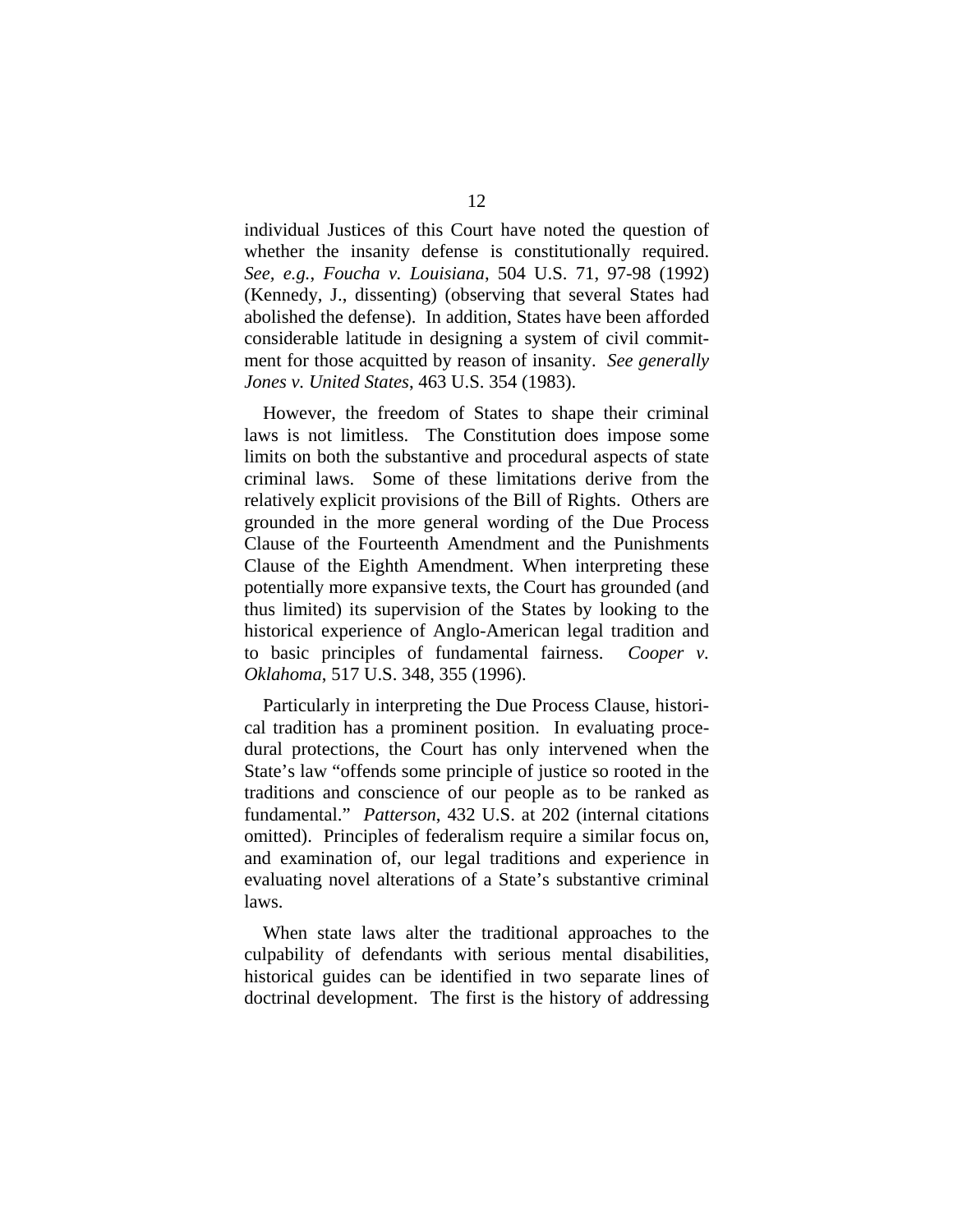the culpability of defendants with such disabilities. The second line of development is the persistence of our commitment to the principle that a finding of guilt for a serious crime cannot be based on strict liability and must be supported by a conclusive demonstration of personal culpability.

#### **B. Strict Liability For Serious Offenses Is Strongly Disfavored.**

The core principle of grounding guilt in an individual defendant's personal culpability is a broad and durable foundation of our criminal law. More than half a century ago, Justice Jackson articulated the fundamental commitment to that principle:

The contention that an injury can amount to a crime only when inflicted by intention is no provincial or transient notion. It is as universal and persistent in mature systems of law as belief in freedom of the human will and a consequent ability and duty of the normal individual to choose between good and evil.... Unqualified acceptance of this doctrine by English common law in the Eighteenth Century was indicated by Blackstone's sweeping statement that to constitute any crime there must first be a "vicious will."

*Morissette v. United States*, 342 U.S. 246, 250-51 (1952) (footnotes omitted) (quoting William Blackstone, 4 *Commentaries* \*21).

This bedrock principle retains its force, even with the enactment of modern regulatory laws that sometimes impose penalties without proof of individual culpability. The creation of offenses, often in the borderland between criminal law and administrative law, *see Morissette*, 343 U.S. at 252-54, does not erode the central importance of individual guilt in traditional crimes. First, strict liability offenses are most frequently limited to violations of law that are punished at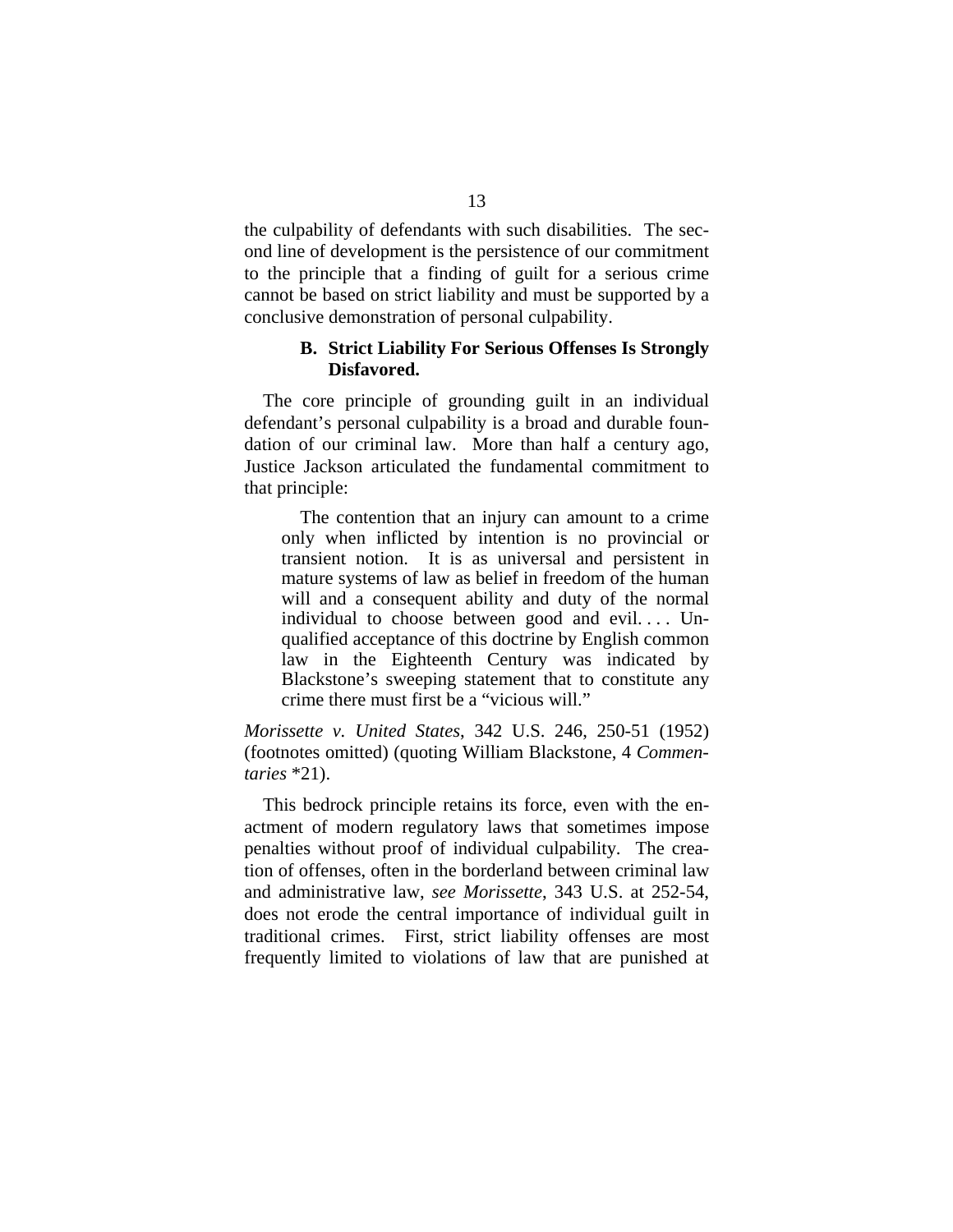relatively modest levels. $^{26}$  $^{26}$  $^{26}$  In addition, they often involve conduct of an actor who is capable of knowing and has reason to know of the risk to the public posed by his conduct. *See, e.g.*, *Staples v. United States*, 511 U.S. 600, 607 (1994); *United States v. Dotterweich*, 320 U.S. 277, 281 (1943). These factors contribute to what Chief Justice Burger described as "their generally disfavored status." *United States v. United States Gypsum Co.*, 438 U.S. 422, 438 (1978).

The generally cabined exception, found in regulatory offenses, has left intact the basic principle for the most serious crimes: personal culpability remains a central requirement. As Justice Jackson explained:

Crime, as a compound concept, generally constituted only from concurrence of an evil-meaning mind with an evil-doing hand, was congenial to an intense individualism and took deep and early root in American soil.... The unanimity with which [the courts] have adhered to the central thought that wrongdoing must be conscious to be criminal is emphasized by the variety, disparity and confusion of their definitions of the requisite but elusive mental element. However, courts of various jurisdictions, and for the purposes of different offenses, have devised working formulae, if not scientific ones, for the instruction of juries around such terms

<span id="page-14-0"></span><sup>&</sup>lt;sup>26</sup> For example, the Model Penal Code limits strict liability offenses to those punishable by a fine. "Crime does and should mean condemnation and no court should have to pass that judgment unless it can declare that the defendant's act was culpable. This is too fundamental to be compromised. The law goes far enough if it permits the imposition of a monetary penalty in cases where strict liability has been imposed." Model Penal Code § 2.05 cmt. 1, at 283 (official drft. & rev. cmts. 1985) (footnote omitted). *See also Staples v. United States*, 511 U.S. 600, 616-19 (1994). In most modern legislation, strict liability offenses carry "a relatively light penalty—generally of the misdemeanor variety." Wayne R. LaFave, *Criminal Law* 273 (4th ed. 2003).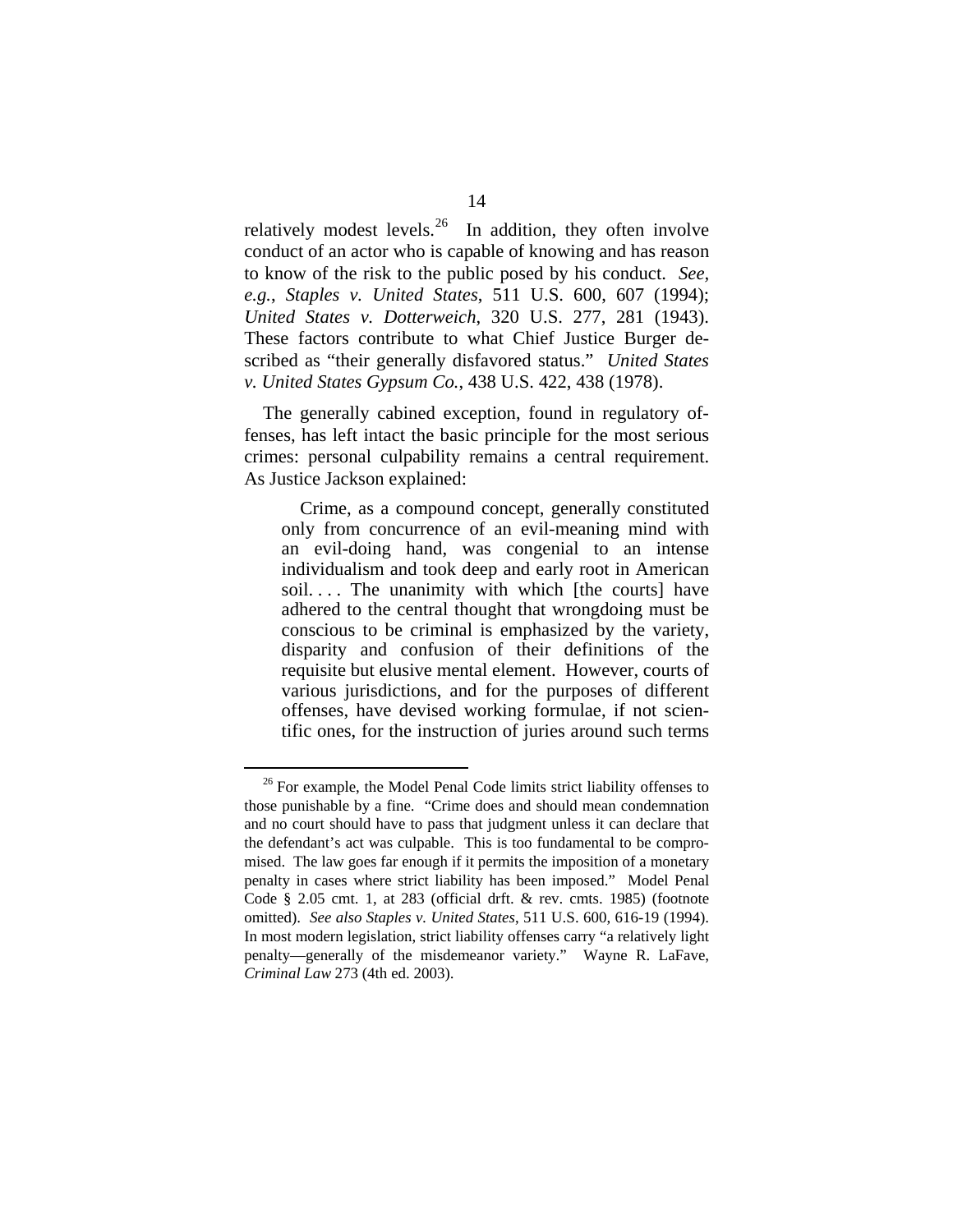as "felonious intent," "criminal intent," "malice aforethought," "guilty knowledge," "fraudulent intent," "wilfulness," "*scienter*," to denote guilty knowledge, or "*mens rea*," to signify an evil purpose or mental culpability. By use or combination of these various tokens, they have sought *to protect those who were not blameworthy in mind* from conviction of infamous commonlaw crimes.

*Morissette*, 342 U.S. at 251-52 (footnotes omitted) (emphasis added).

This longstanding tradition has guided this Court's efforts in cases like *Morissette* and *Staples* to interpret statutes where there is legislative ambiguity about the required *mens rea*. The fact that the Court has seldom had occasion to address the *constitutionality* of strict liability statutes results, in large part, from the fact that legislatures have generally been quite reluctant to impose liability without fault for traditional, major crimes that involve both public censure and heavy penalties.

But when a State seeks to impose its most severe criminal penalties on defendants whose culpability may have been substantially impaired by mental disability, serious Due Process questions must be addressed.<sup>[27](#page-15-0)</sup>

<span id="page-15-0"></span> $27$  The principal focus of the Court in this area has been the Due Process Clause of the Fourteenth Amendment. But convicting a defendant who has a substantial mental disability without affording opportunity to consider the possibly exculpatory implications of that disability also raises issues of cruel and unusual punishment under the Eighth Amendment. *Cf. Robinson v. California*, 370 U.S. 660, 661 (1962); *Lambert v. California*, 355 U.S. 225, 231 (Frankfurter, J., dissenting) (1957). Like the Due Process Clause, the Punishments Clause has a dual focus on historical practices and contemporary notions of fairness. *See, e.g.*, *Ford v. Wainwright*, 477 U.S. 399, 406 (1986) ("In addition to considering the barbarous methods generally outlawed in the 18th century, . . . this Court takes into account objective evidence of contemporary values before determining whether a particular punishment comports with the funda-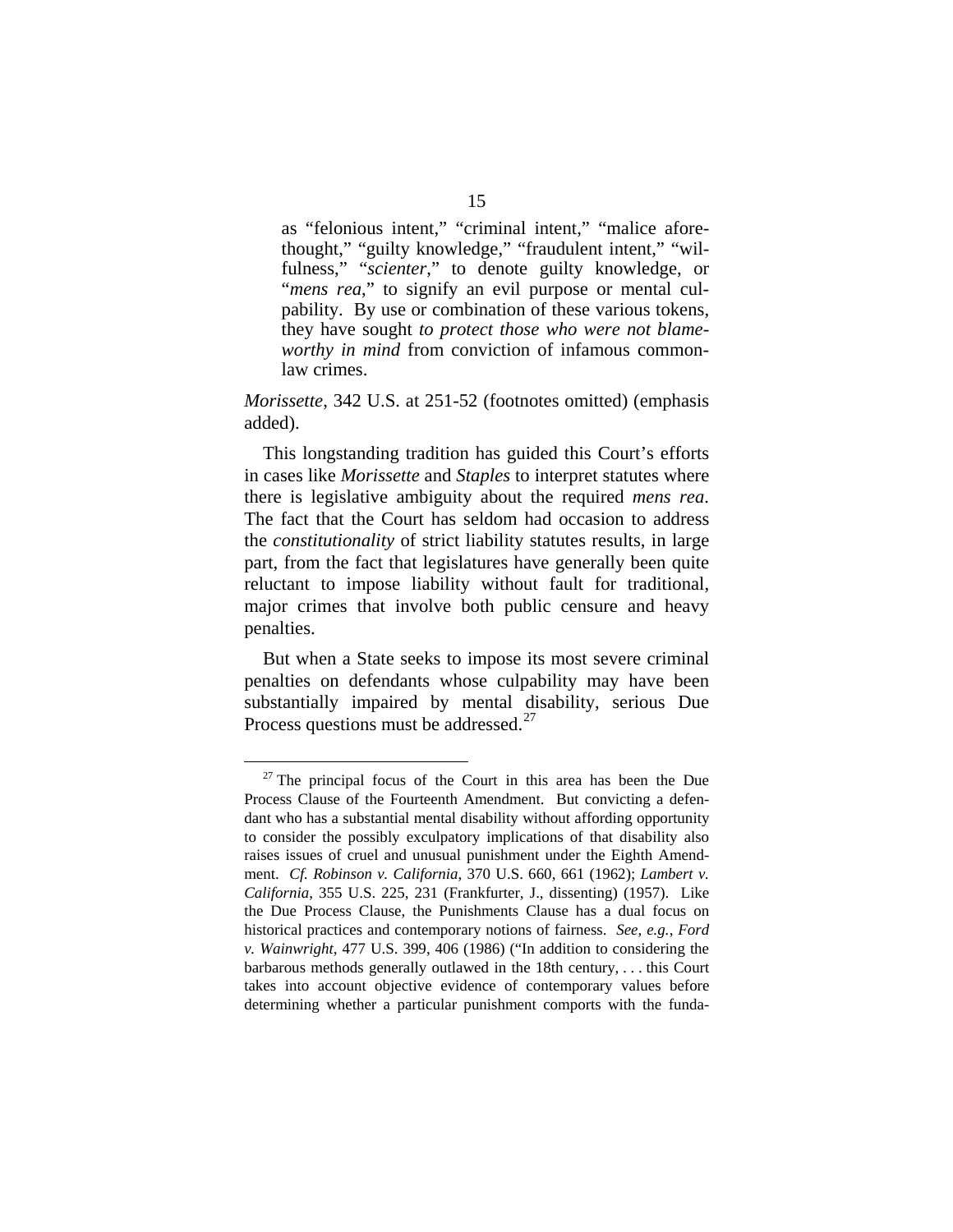### **C. Depriving Defendants Of An Opportunity To Demonstrate The Relevance Of Their Mental Disabilities To Criminal Guilt Constitutes Strict Liability.**

The relevance of mental retardation and other serious mental disabilities to criminal culpability has been universally recognized. As this Court has observed, individuals with mental retardation "have a reduced ability to cope with and function in the everyday world." *City of Cleburne v. Cleburne Living Center*, 473 U.S. 432, 442 (1985). While the vast majority of individuals with this intellectual impairment do not engage in criminal behavior, it is always relevant to assessing culpability when criminal conduct is charged. "[T]oday our society views mentally retarded offenders as categorically less culpable than the average criminal." *Atkins v. Virginia*, 536 U.S. 304, 316 (2002). *See also id.* at 318 ("Because of their impairments, . . . by definition they have diminished capacities to understand and process information, to communicate, to abstract from mistakes and learn from experience, to engage in logical reasoning, to control impulses, and to understand the reactions of others.").

Similarly, other serious developmental disabilities and mental illness are equally crucial to an understanding of conduct that violates the criminal law. *See Tennard v. Dretke*, 542 U.S. 274, \_\_, 124 S. Ct. 2562, 2572 (2004) ("Evidence of significantly impaired intellectual functioning is obviously evidence that might serve as a basis for a sentence less than death.") (internal quotations omitted). *See generally* Stephen

mental human dignity that the Amendment protects."); *Atkins v. Virginia*, 536 U.S. 304, 311 (2002) ("The Eighth Amendment succinctly prohibits '[e]xcessive' sanctions. '. . . [I]t is a precept of justice that punishment for crime should be graduated and proportioned to [the] offense.'") (internal citations omitted). While there are doctrinal differences in the interpretation of the two constitutional texts, *see supra* note 19, their common core principles suggest that either approach would yield similar analysis.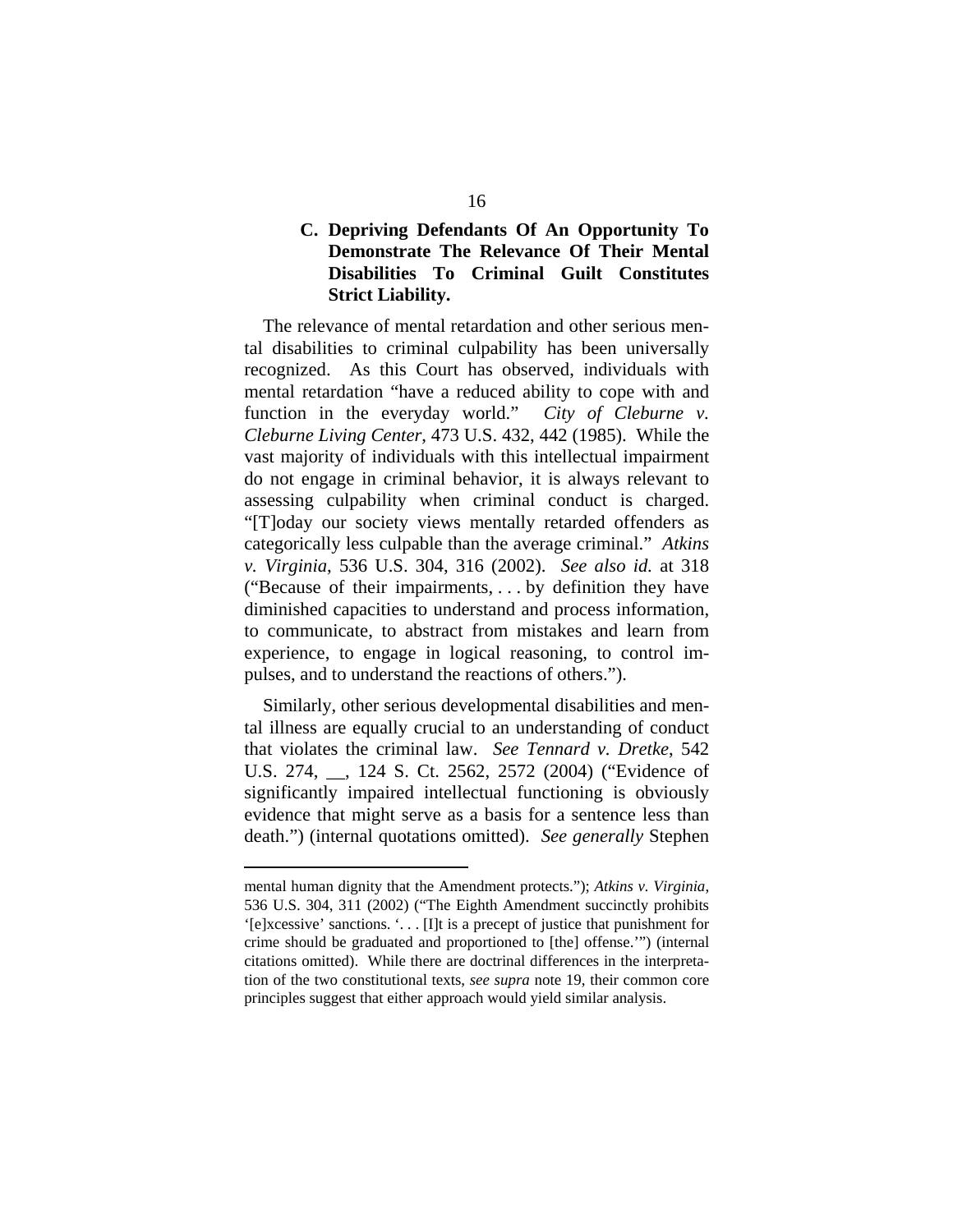P. Garvey, *Aggravation and Mitigation in Capital Cases: What Do Jurors Think?*, 98 Colum. L. Rev. 1538, 1564-65 (1998) (a majority of surveyed jurors found mental illness and extreme mental or emotional disturbance to be potentially persuasive mitigating circumstances); James R. Acker & Charles S. Lanier, *In Fairness and Mercy: Statutory Mitigating Factors in Capital Punishment Laws*, 30 Crim. L. Bull. 299, 317-19, 327-30 (1994) (extreme emotional disturbance and mental illness are among the mitigating factors most frequently specified by legislatures).

In both capital and noncapital cases, mental retardation and other mental disabilities can be essential considerations in assessing an individual's criminal culpability for two reasons. First is the obvious effect that such a disability can have on an individual's understanding of his conduct and the ability to control that conduct.

Second, individuals who have the disabilities did not voluntarily choose to be affected by them. While the etiology of mental retardation varies widely, and in a considerable number of cases cannot be identified with specificity, virtually no one who has the disability bears any responsibility for acquiring it. *See generally* AAMR, *Mental Retardation: Definition, Classification, and Systems of Supports* 123-37 (10th ed. 2002). Similarly, other developmental disabilities and major mental illnesses are seldom conditions that the affected individual has chosen or sought. *See generally* Michael Gelder, Dennis Gath et al., *Aetiology*, in *Oxford Textbook of Psychiatry* 74-104 (3d ed. 1996). [28](#page-17-0)

<span id="page-17-0"></span> <sup>28</sup> This stands in sharp contrast to voluntary intoxication. *See Montana v. Egelhoff*, 518 U.S. 37, 57 (1996) (Ginsburg, J., concurring in the judgment); *id.* at 76 (Souter, J., dissenting). The individual's presumed responsibility for his own intoxication means that the exclusion of consideration of such evidence can be attributed to that morally culpable act. In addition, exclusion of intoxication evidence may be thought to have some deterrent effect. *See Egelhoff*, 518 U.S. at 49-50 (plurality opinion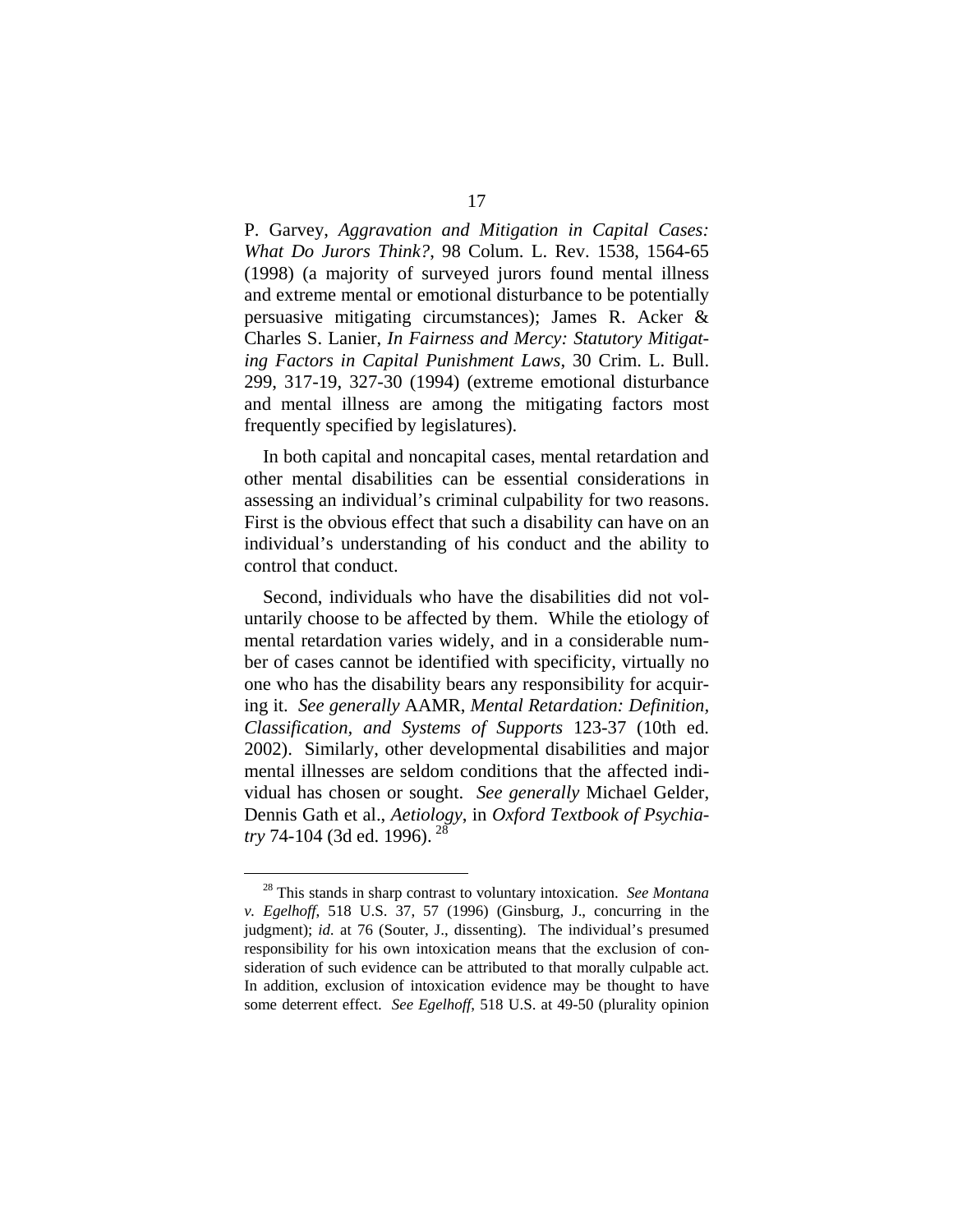*Amici* do not suggest that the presence of a mental disability will always be dispositive of cases involving serious criminal charges. Like evidence of mental illness offered in mitigation in a capital trial, rebuttal evidence of a defendant's mental disability on the question of *mens rea* will sometimes be persuasive and sometimes it will not. Some, perhaps many, defendants with mental retardation and other mental disabilities will, notwithstanding their disability, have formed the requisite mental state for the serious crime with which they are charged. When that proves to be true, they may be guilty of the crime for which they are prosecuted (and the only remaining relevance of their disability may be at sentencing). By contrast, when the legislature has decided that a particular crime requires a particular mental state, and where a defendant does not have that mental state*,* our traditions and shared sense of justice will not allow us to pretend that the mental state was present.

#### **D. Defendants Are Entitled To An Opportunity To Present Relevant Mental Disability Evidence.**

As noted earlier, this Court has allowed substantial latitude to the States in determining the shape of their criminal justice systems. The constitutional limitations that constrain that latitude in cases involving defendants with mental disabilities are relatively modest in scope, but crucial in practice. They

per Scalia, J.). Reasonable minds can and do disagree about the moral calculus of excluding exculpatory consideration of voluntary intoxication. For example, in capital cases, voluntary intoxication is among the least persuasive of mitigators in the minds of jurors. Stephen P. Garvey, *Aggravation and Mitigation in Capital Cases: What Do Jurors Think?*, 98 Colum. L. Rev. 1538, 1565 (1998). *See generally* LaFave, *supra* note 26, at 471-85, and authorities cited therein. There is no comparable culpability in having mental retardation. *See generally* Paul H. Robinson, *Criminal Law* 273 (1997). Nor can exclusion of evidence of the effect of a defendant's disabling condition somehow create a disincentive to have the disability.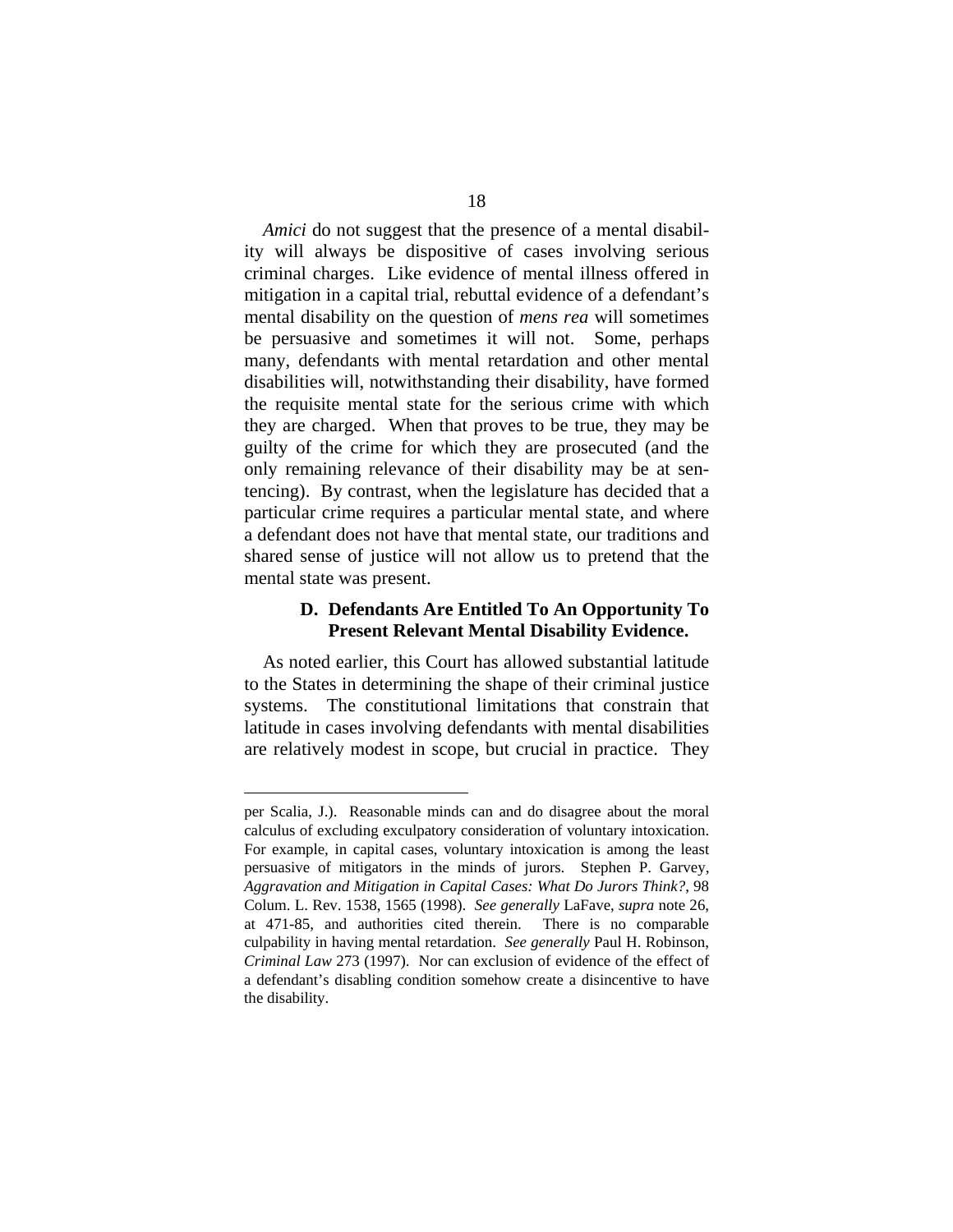are addressed below, starting with the narrowest resolution of the instant case and proceeding to the broadest.<sup>[29](#page-19-0)</sup>

#### **1. The Constitution requires that evidence of mental limitations be considered in assessing a defendant's** *mens rea.*

Where the legislature has established a particular mental state as a material element of a crime, and where the prosecution has offered evidence in support of its view that the defendant had that mental state, the defendant is entitled to present rebuttal evidence to show that he did not have that mental state. [30](#page-19-1)

The opportunity to be heard and to present a defense is protected both by the procedural meaning of the Due Process Clause and the Sixth Amendment's guarantee of a fair trial. "That opportunity would be an empty one if the State were permitted to exclude competent, reliable evidence bearing on [an issue] . . . central to the defendant's claim of innocence. In the absence of any valid state justification, exclusion of this kind of exculpatory evidence deprives a defendant of the

<span id="page-19-0"></span><sup>&</sup>lt;sup>29</sup> In the view of *amici*, this case can be resolved narrowly, granting Petitioner relief from the denial of the opportunity to present rebuttal evidence to the prosecution's inferential assertion of *mens rea*. If that is correct, it becomes unnecessary for this Court to address the broader constitutional issues presented in the Petition for Certiorari. *See Parker v. Los Angeles County*, 338 U.S. 327, 333 (1949) ("The best teaching of this Court's experience admonishes us not to entertain constitutional questions in advance of the strictest necessity."). However, since the broader issues are included in the Questions Presented, *amici* will offer their perspective on them briefly.

<span id="page-19-1"></span> $30$  The right to consideration of such evidence is particularly crucial when the charge involves what some States denominate as "specific intent" crimes, *see generally United States v. Bailey*, 444 U.S. 394, 405 (1980), and other States identify as "intentional" crimes, *see, e.g.*, *State v. Bridgeforth*, 750 P.2d 3, 5 (Ariz. 1988). However, *amici* believe that the right to offer mental disability evidence on the issue of *mens rea* should be recognized for *all* defendants prosecuted for serious offenses.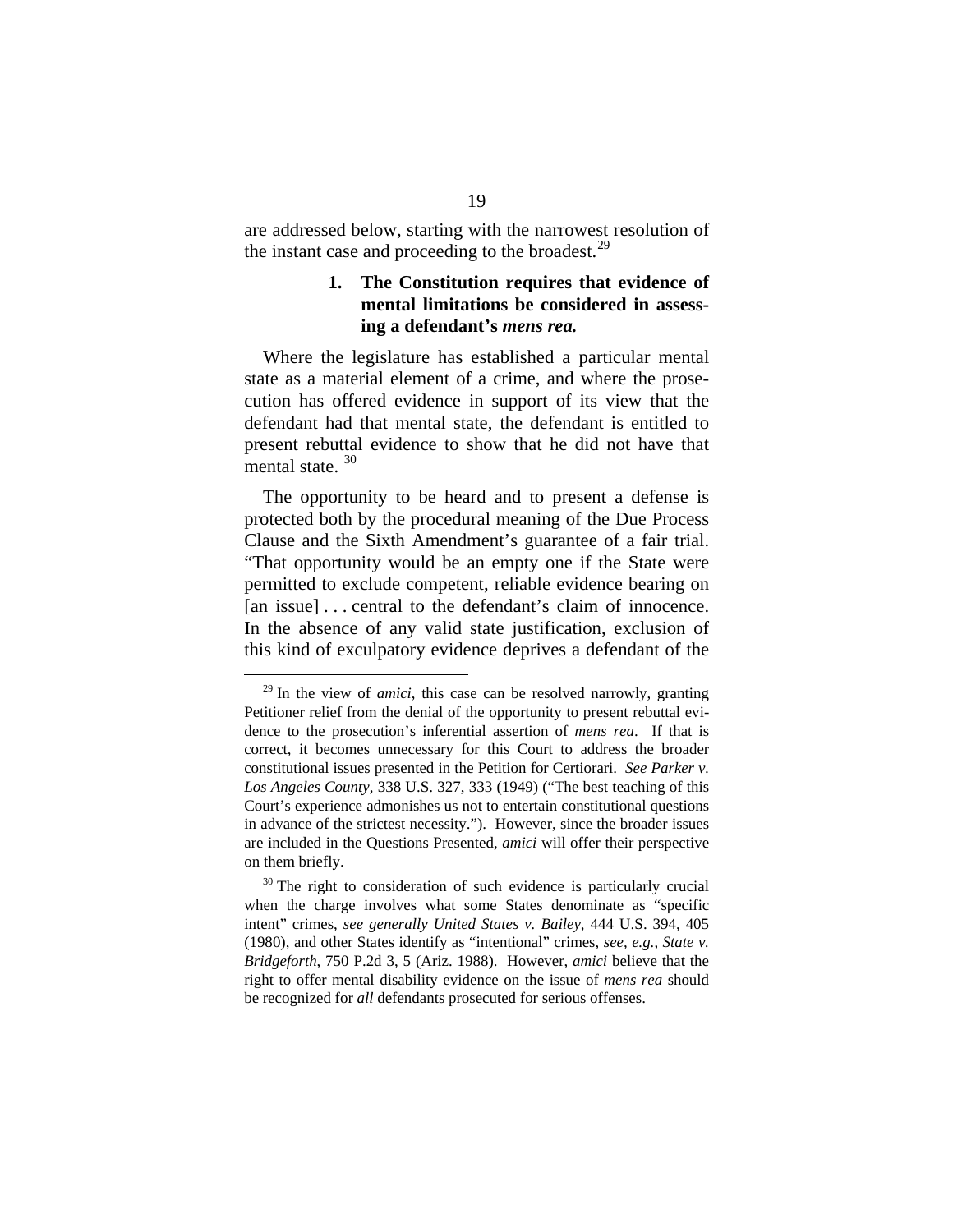basic right to have the prosecutor's case encounter and survive the crucible of meaningful adversarial testing." *Crane v. Kentucky*, 476 U.S. 683, 690-91 (1986) (internal quotation omitted).

Evidence of the effect of mental disability on a defendant's conduct can be relevant in two distinct and equally important ways. The first category consists of cases in which the proffered evidence regarding a defendant's mental illness or mental retardation rebuts the prosecution's assertion by showing that the defendant did not harbor that mental state *because the mental disability rendered him incapable of forming it.* This is the category of cases that has most frequently been addressed by the courts.

The second category of cases involves a defendant whose disability may not have rendered him *incapable* of forming the requisite mental state, but where the proffered evidence provides *an alternative explanation* for behaviors that might otherwise be interpreted as incriminating by the trier of fact. While this category has been addressed less frequently by appellate decisions, it is equally vital. Triers of fact (both juries and judges) often interpret a defendant's behavior in the light of their expectation of how people normally behave in a given circumstance, or how they normally react to a particular event. In forming these interpretations, the triers of fact often evaluate a defendant's actions by what *they* would do if confronted by similar circumstances.

But a common feature of mental illness or mental retardation is that the individual who has that disability may not act or respond in the same way other individuals would. Individuals with mental illness and, in different ways, people with mental retardation may sometimes behave in an unex-pected, seemingly illogical manner.<sup>[31](#page-20-0)</sup> When that behavior is

<span id="page-20-0"></span> <sup>31</sup> *See* Johnny L. Matson & Virginia E. Fee, *Social Skills Difficulties Among Persons with Mental Retardation*, in *Handbook of Mental*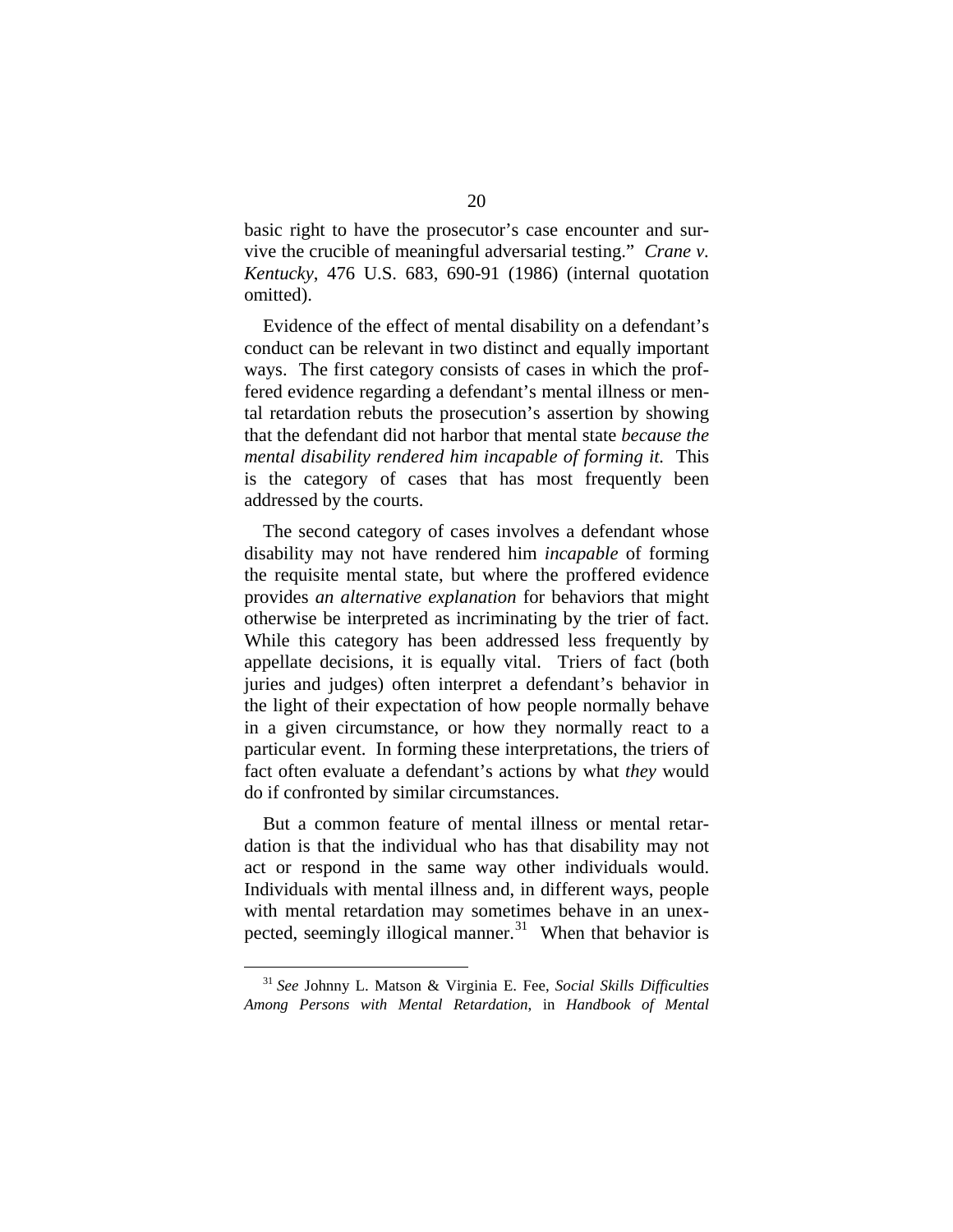sufficiently bizarre, laypeople may, even without the assistance of expert testimony, identify it as a manifestation of the mental illness. Yet in other cases, its relation to a mental disability may be less apparent. Expert testimony may be crucial in assisting the trier of fact in determining whether the behavior under examination connotes the same mental state that it would if the actor were an individual who did not have the mental disability. $32$ 

In each category, the State can offer no valid justification for prohibiting the consideration of such evidence. The state legislature has chosen to make a particular mental state an indispensable element of the prosecution's case. Having done so, the State cannot then permit the prosecution to offer its own evidence while denying the trier of fact the opportunity to consider contrary relevant, probative evidence that, if believed, would demonstrate that a defendant did not have that mental state. The result of the Arizona rule is to permit

*Retardation* 468-78 (Johnny L. Matson & James A. Mulick eds., 2d ed. 1991). The risk of misinterpreting perceptions, reactions, and behavior can be exacerbated when the individual has both mental retardation and mental illness. *See* Johannes Rojahn, Johnny L. Matson et al., *Relationships Between Psychiatric Conditions and Behavior Problems Among Adults with Mental Retardation*, 109 Am. J. Mental Retardation 21, 31 (2004).

<span id="page-21-0"></span><sup>&</sup>lt;sup>32</sup> Evidentiary rules no longer limit expert testimony to information "not within the common knowledge of the average layman." *Compare Bridger v. Union Ry.*, 355 F.2d 382, 387 (6th Cir. 1966), *with* Fed. R. Evid. 702. *See generally Daubert v. Merrell Dow Pharm., Inc.*, 509 U.S. 579, 591 (1993). *See also* Ariz. R. Evid. 702. Nonetheless, expert testimony can be crucially helpful when, in its absence, a trier of fact would be likely to misinterpret facts by relying on intuitions from common experience that may be misleading regarding a defendant with a mental disability. *See, e.g.*, *United States v. Pino*, 606 F.2d 908, 919 (10th Cir. 1979) (psychiatric testimony that a person in shock would appear drunk). *See* Christopher B. Mueller & Laird C. Kirkpatrick, *Evidence* 620-21 (3d ed. 2003); Jack B. Weinstein & Margaret A. Berger, *Weinstein's Evidence Manual* § 13.02[2] (student 7th ed. 2005).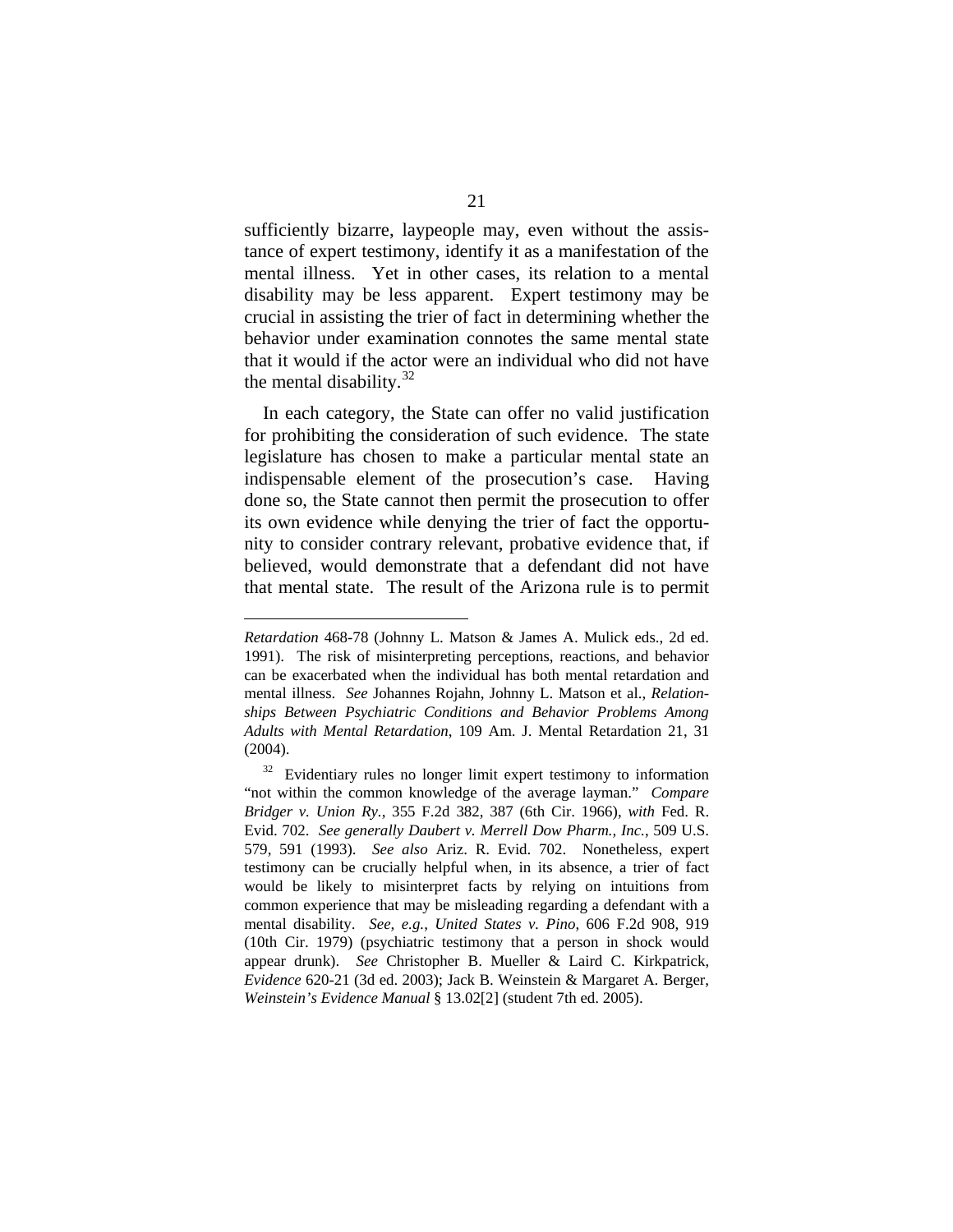various other kinds of *non*disability rebuttal evidence regarding *mens rea* but to exclude mental disability evidence. This is, in essence, a form of discriminatory treatment that is unwarranted by any legitimate public policy. $33$ 

Refusal to permit consideration of a defendant's mental disability can transform serious crimes into *de facto* strict liability offenses for individuals whose mental functioning was substantially impaired. For example, such a rule would allow a finding that a defendant acted "knowingly" when his mental impairment rendered him incapable of "knowing" whatever the offense specified. $34$ 

The American Bar Association's position on this issue is persuasive. "Evidence, including expert testimony, concerning the defendant's mental condition at the time of the alleged offense which tends to show the defendant did or did not have the mental state required for the offense charged should be

<span id="page-22-0"></span><sup>&</sup>lt;sup>33</sup> A general desire to increase the rate of convictions cannot, of course, justify excluding exculpatory evidence for this one sub-class of defendants. (The State is free to change the required mental state for a crime, but such a change would apply to all defendants equally.) Similarly, a desire to incapacitate defendants with mental disabilities is insufficient justification for excluding exculpatory evidence. In most cases, a determination that the defendant did not possess the statute's required *mens rea* will not result in acquittal. Even if a defendant lacks the *mens rea* for a particular charged crime, they will generally remain convictable of lesser included offenses. Am. Bar Ass'n, *Standards for Criminal Justice* § 7-6.2 cmt. at 7·314 (adopted 1984). And if a defendant's disability is so severe that he or she lacks the *mens rea* for *any* offense, the State has other options. As in the case of defendants who successfully raise the insanity defense, States may seek their incapacitation under special commitment statutes. *See generally Jones v. United States*, 463 U.S. 354 (1983); Am. Bar Ass'n, *Standards for Criminal Justice* §§ 7-7.1 to 7-7.11 (adopted 1984).

<span id="page-22-1"></span> $34$  Lack of knowledge of commonly known facts is a characteristic of many criminal defendants who have mental retardation. *See Mentally Retarded Criminal Defendants*, *supra* note 24, at 431.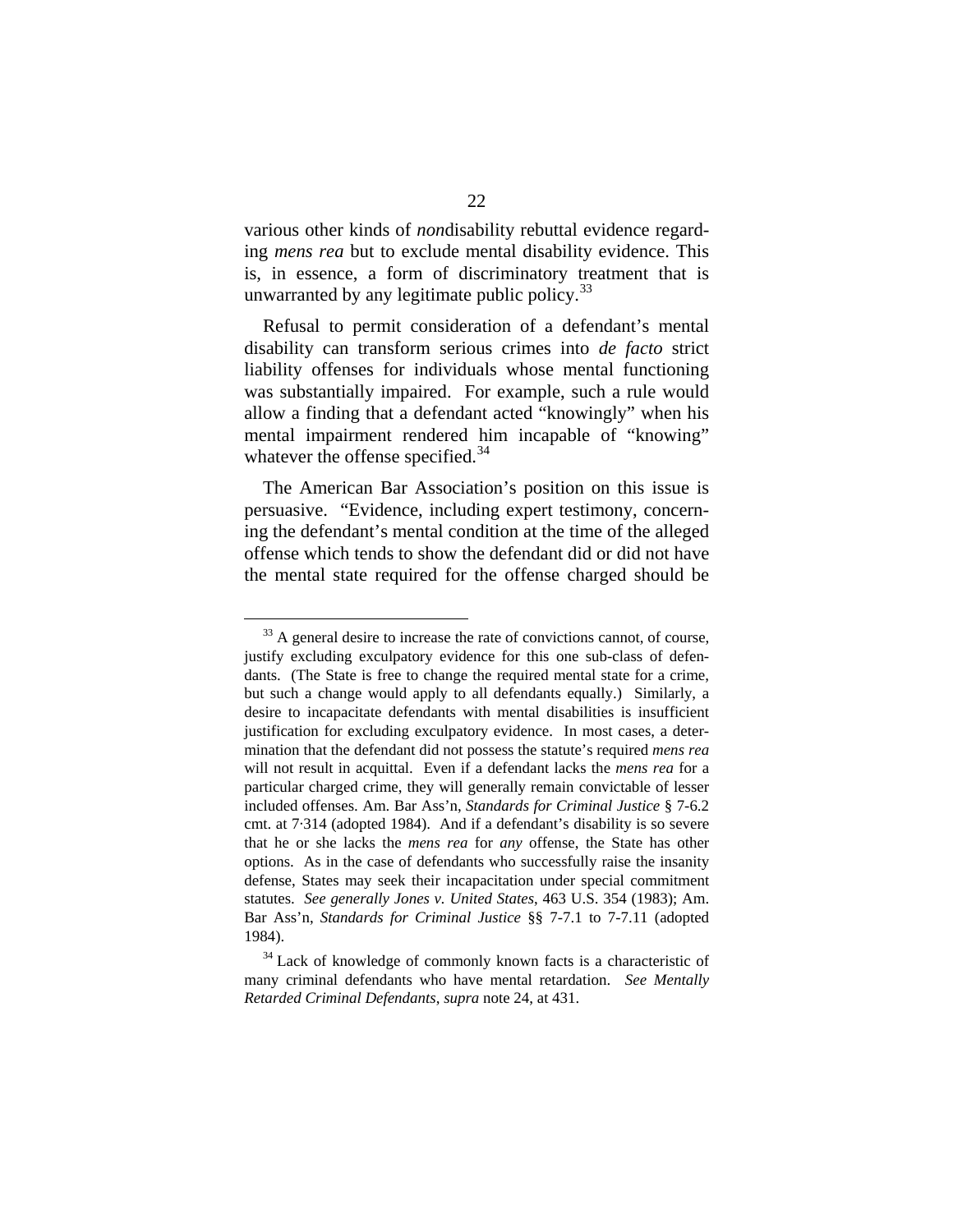admissible." Am. Bar Ass'n, *Standards for Criminal Justice* § 7-6.2 (adopted 1984).<sup>[35](#page-23-0)</sup> The Commentary notes that this Standard "incorporates a simple evidentiary principle based on a rule of 'logical relevance.' Except in strict liability cases, criminal adjudication always involves determining whether a defendant possessed the *mens rea* for an offense. Therefore, evidence, including properly qualified expert testimony, that tends to show a defendant did or did not have the mental state for a charged offense should be admissible." *Id.* cmt. at 7·313.

Exclusion of such relevant exculpatory evidence deprives a defendant who has a serious mental disability of the procedural protections of a fair trial, and also subjects that defendant to punishment that is the equivalent of strict liability conviction and punishment of a serious offense without personal culpability. Thus, both the procedural and substantive meanings of the Due Process Clause are implicated.

> **2. Whether in terms of an insanity defense or in some other form, the States must provide a meaningful opportunity to demonstrate the relevance of a defendant's mental disability.**

The most constitutionally challenging issue is the status of the insanity defense itself. The difficulty of the issue derives from the tension between two powerful constitutional principles. The first is this Court's practice of generally deferring to choices made by the States in the shaping of criminal liability under their own laws. But the second, of at least equal gravity, is the longstanding tradition in Anglo-American law of recognizing the potentially exculpatory effect of

<span id="page-23-0"></span> <sup>35</sup> *See also* Model Penal Code § 4.02(1) (official drft. & rev. cmts. 1985) ("Evidence that the defendant suffered from a mental disease or defect is admissible whenever it is relevant to prove that the defendant did or did not have a state of mind that is an element of the offense.").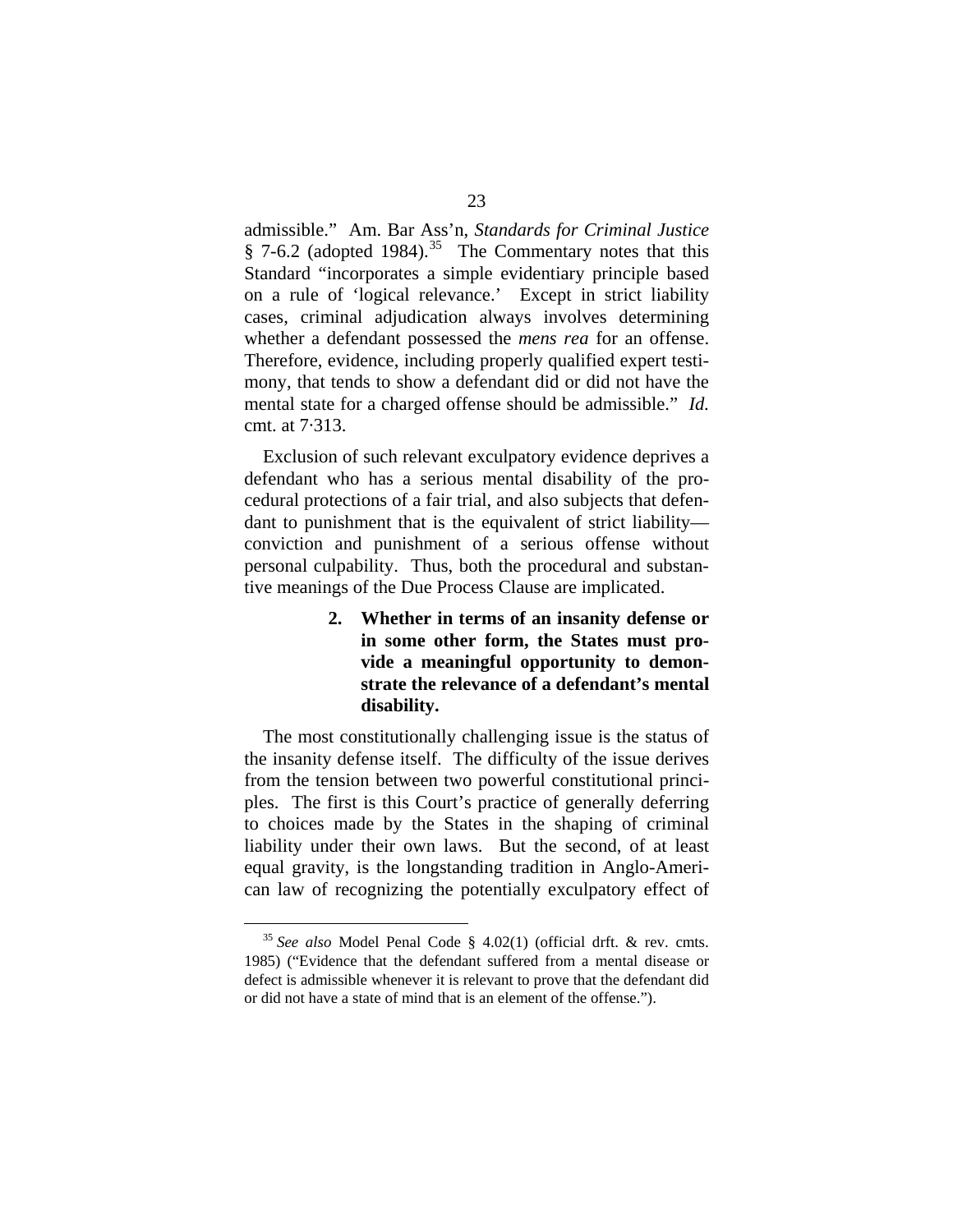the fact that a defendant had a serious mental disability. As noted earlier, *amici* believe that this history constitutes a "principle of justice so rooted in the traditions and conscience of our people as to be ranked as fundamental." *See Patterson*, 432 U.S. at 202.

While the core principle that mental disability may reduce a defendant's personal culpability so significantly that it requires acquittal has "deep roots in our common-law heritage," *see Medina*, 505 U.S. at 446, the precise contours of its implementation have varied over time, and from State to State. But those variations do not, and cannot, undermine the basic principle that has been recognized in our law for centuries.

How, then, is this basic principle to be enforced in the modern constitutional context?

One possible constitutional approach would identify the longest-standing and most widely-adopted formulation of the insanity defense as a *minimum constitutional floor*, below which the States would be prohibited from descending. The most obvious candidate for implementing such a constitutional rule would be the formulation in *M'Naghten*. Such a constitutional holding would permit States to experiment with the formulation (and procedural implementation) of the insanity defense, while requiring that they provide to defendants at least its minimum protections.

An alternative to that constitutional approach would be to focus on the functionality of a State's protection of defendants with serious mental disabilities, rather than on its form or wording. Such analysis would have two components.

The first part of this approach would begin with the traditions developed under Anglo-American law over time. If a State adopts a formulation of a mental disability defense grounded in our historical traditions, such as the basic *M'Naghten* test or that of the Model Penal Code, it would be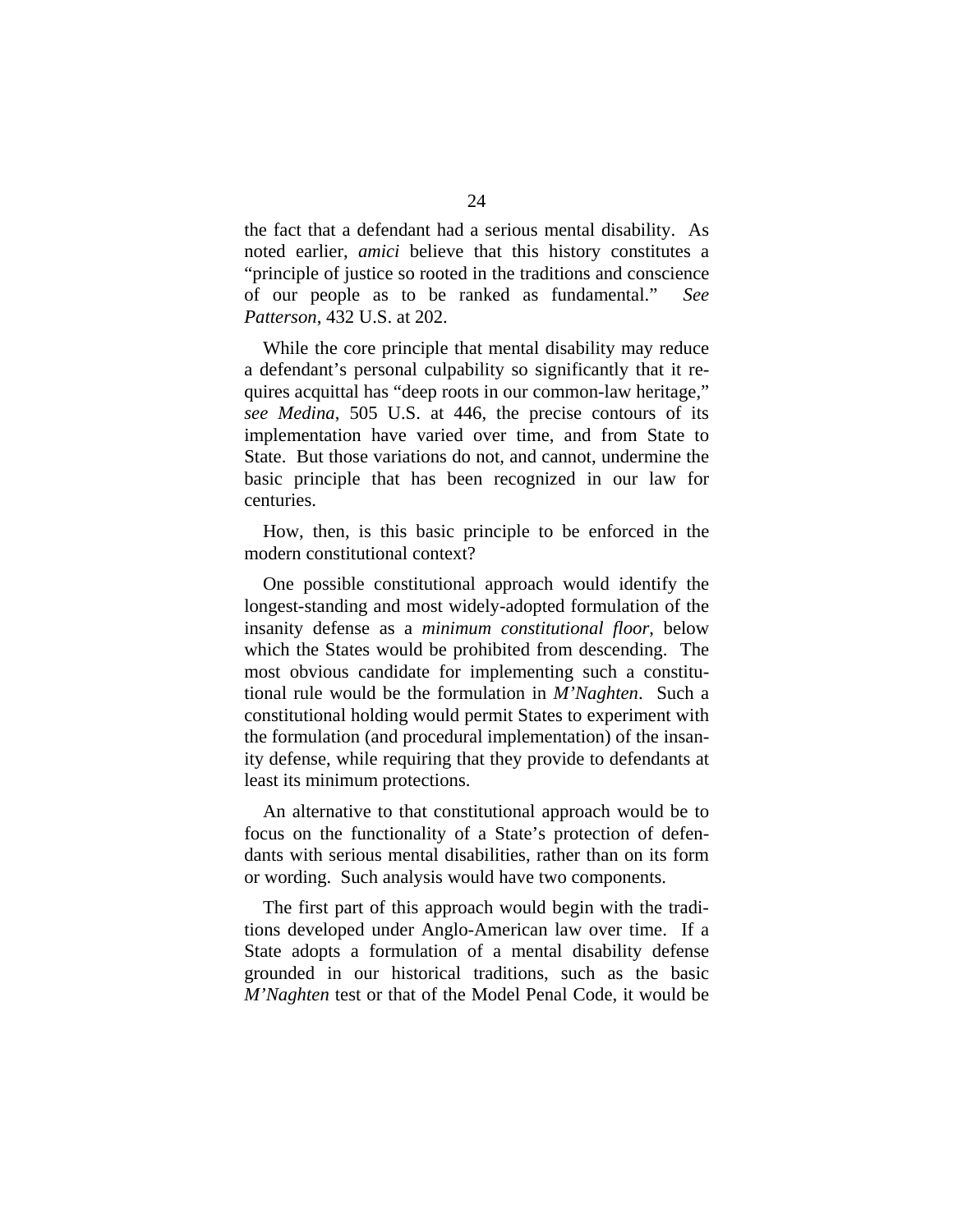deemed to be protected by a *constitutional safe harbor*, protecting its substantive law from federal constitutional challenge. $36$ 

If, however, a State chooses to adopt a more restrictive formulation of the defense, or to abolish it altogether, a constitutional challenge might occasion a more searching inquiry into whether the laws of the State provided adequate practical protection to the interests of defendants whose culpability was impaired by serious mental disabilities. Part of that inquiry might include judicial exploration of the actual level of availability of *mens rea* defenses in criminal trials in the State. $37$ 

To deny defendants with mental disabilities an opportunity to explain their disabilities' relevance imposes a draconian regime of conviction without personal culpability—essentially strict liability—and does so without any of the justifications generally offered for strict liability in those areas of law where it is tolerated. There is no justification in our historical traditions, or in contemporary principles of fundamental fairness, that would warrant such a result.

<span id="page-25-0"></span><sup>&</sup>lt;sup>36</sup> This would obviously protect the vast majority of the States today, since almost all have adopted either the Model Penal Code approach or a formulation of the *M'Naghten* test that includes its basic contours. Similarly, it would encompass the formulation of *M'Naghten* codified in the federal Insanity Defense Reform Act of 1984, 18 U.S.C. § 17 (1984). It would also protect States that adopt the basic principles of the insanity defense but change its terminology. *See, e.g.*, *Pouncey v. State*, 465 A.2d 475 (Md. 1983).

<span id="page-25-1"></span><sup>37</sup> *See generally* Peter Heinbecker, *Two Years' Experience under Utah's Mens Rea Insanity Law*, 14 Bull. Am. Acad. Psychiatry & L. 185, 190 (1986) (suggesting the importance, in the initial experience under the statute, of bargaining for insanity pleas); Henry J. Steadman, Margaret A. McGreevy et al., *The Impact of Abolishing the Insanity Defense in Montana*, in *Before and After Hinckley: Evaluating Insanity Defense Reform* 121-37 (1993).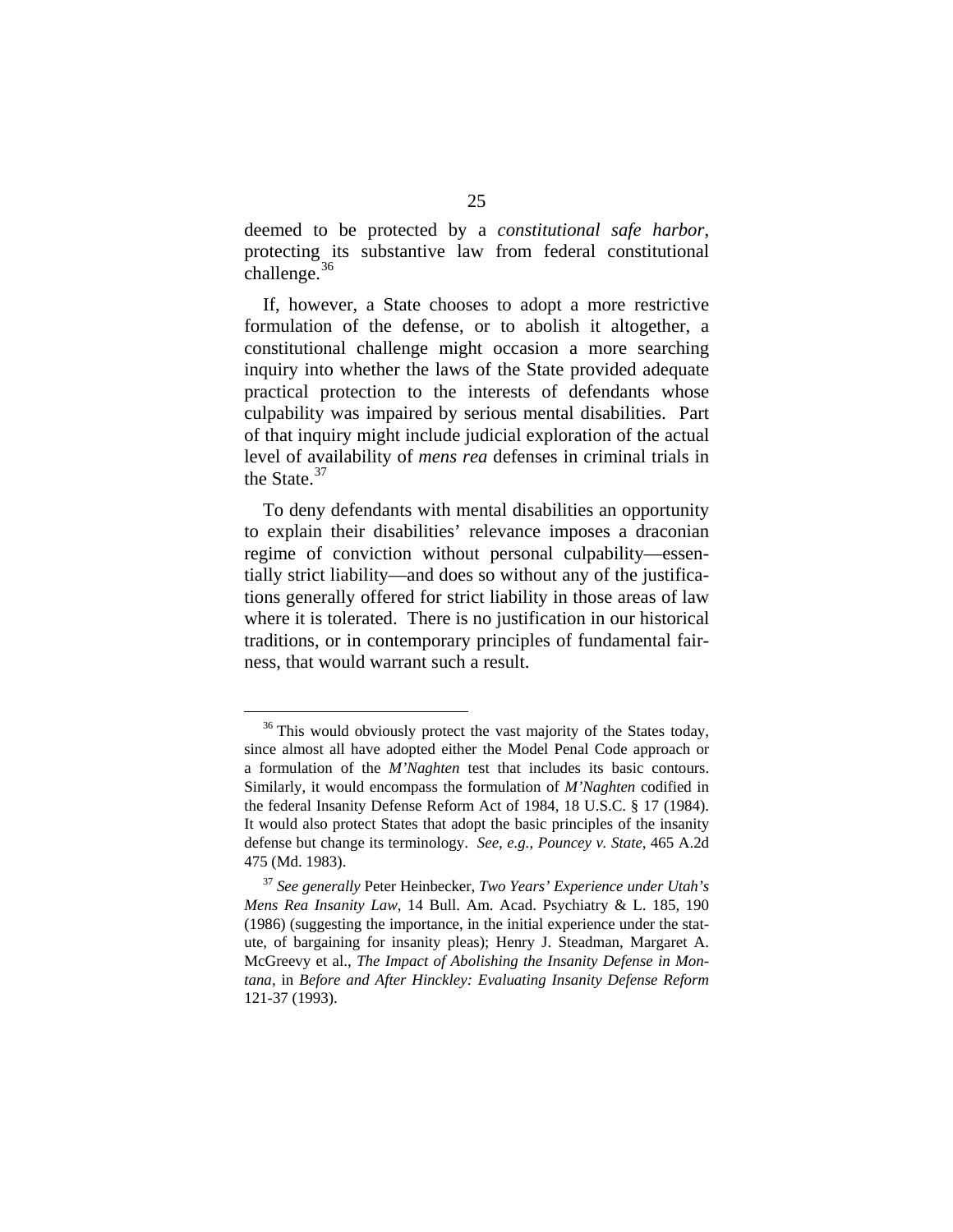### **CONCLUSION**

For the foregoing reasons, *amici* urge that the judgment of the Arizona Court of Appeals be reversed.

Respectfully submitted,

Of Counsel: RICHARD A. GONZALES

JAMES W. ELLIS *Counsel of Record*  NORMAN C. BAY MICHAEL B. BROWDE STEVEN K. HOMER CAROL M. SUZUKI 1117 Stanford, NE Albuquerque, NM 87131 (505) 277-2146

Counsel for *Amici Curiae*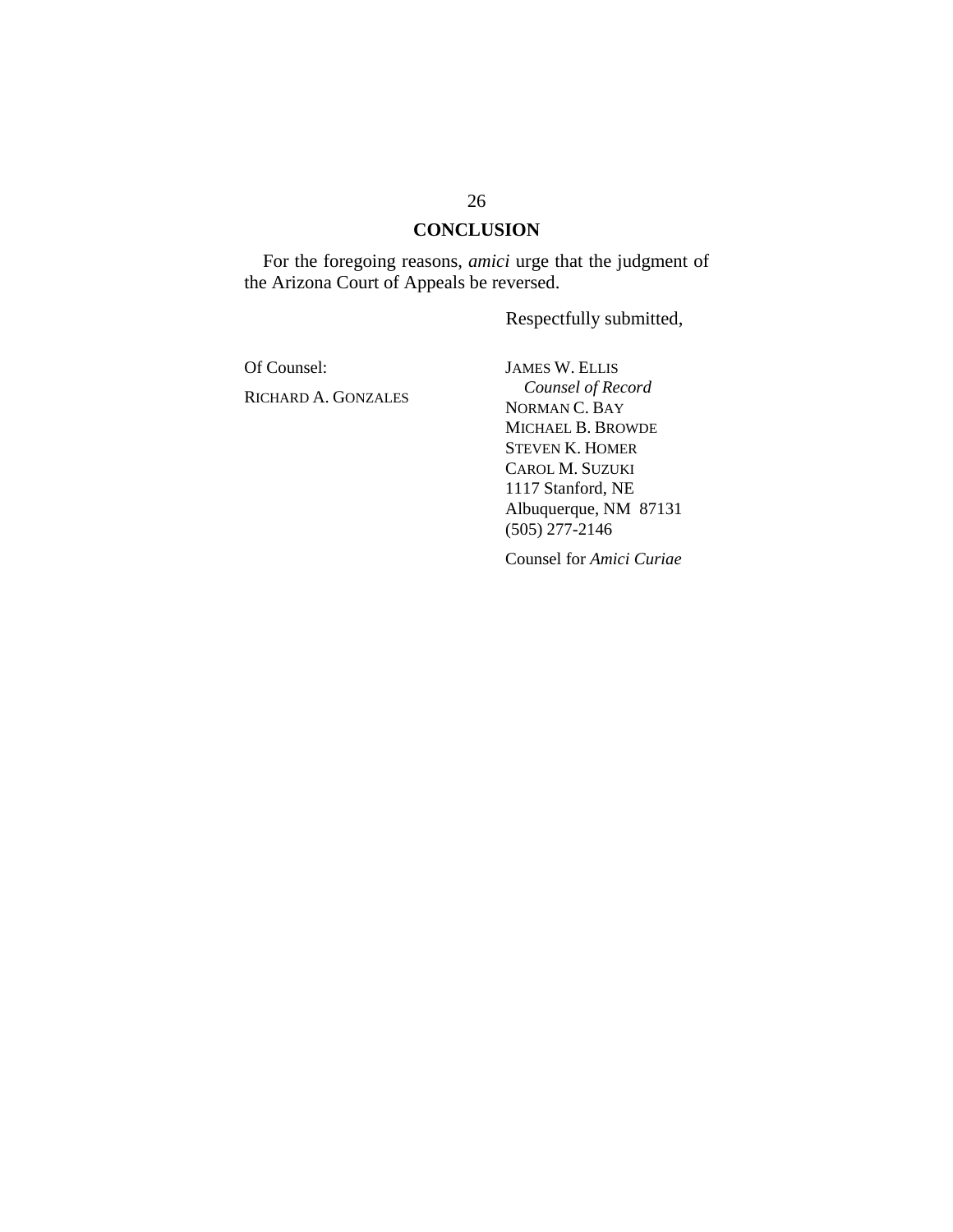# TABLE OF CONTENTS

|                                                                                                                                                     | Page |
|-----------------------------------------------------------------------------------------------------------------------------------------------------|------|
|                                                                                                                                                     | iii  |
|                                                                                                                                                     | 1    |
| SUMMARY OF THE ARGUMENT                                                                                                                             | 2    |
|                                                                                                                                                     | 3    |
| ANGLO-AMERICAN LEGAL TRADITION<br>L.<br>RECOGNIZES THAT MENTAL LIMITA-<br>TIONS CAN AFFECT AN INDIVIDUAL'S<br><b>CULPABILITY FOR CRIMINAL ACTS </b> | 3    |
| A. Mental Disability Has Traditionally<br>Occupied A Central Role In Assessing A<br>Defendant's Criminal Responsibility                             | 3    |
| B. The Reduced Culpability Of Individuals<br>With Mental Retardation Has Long Been                                                                  | 8    |
| DUE PROCESS REQUIRES STATES TO<br>П.<br>RECOGNIZE THE RELEVANCE OF MEN-<br>TAL DISABILITY TO THE ASSESSMENT                                         | 11   |
| A. The Constitution Imposes Modest Limits<br>On The States' Wide Latitude In The Area                                                               | 11   |
| Strict Liability For Serious Offenses Is<br>В.                                                                                                      | 13   |
| C. Depriving Defendants Of An Opportunity<br>To Demonstrate The Relevance Of Their<br>Disabilities To Criminal Guilt<br>Mental                      | 16   |
| D. Defendants Are Entitled To An Opportu-<br>nity To Present Relevant Mental Disability                                                             | 18   |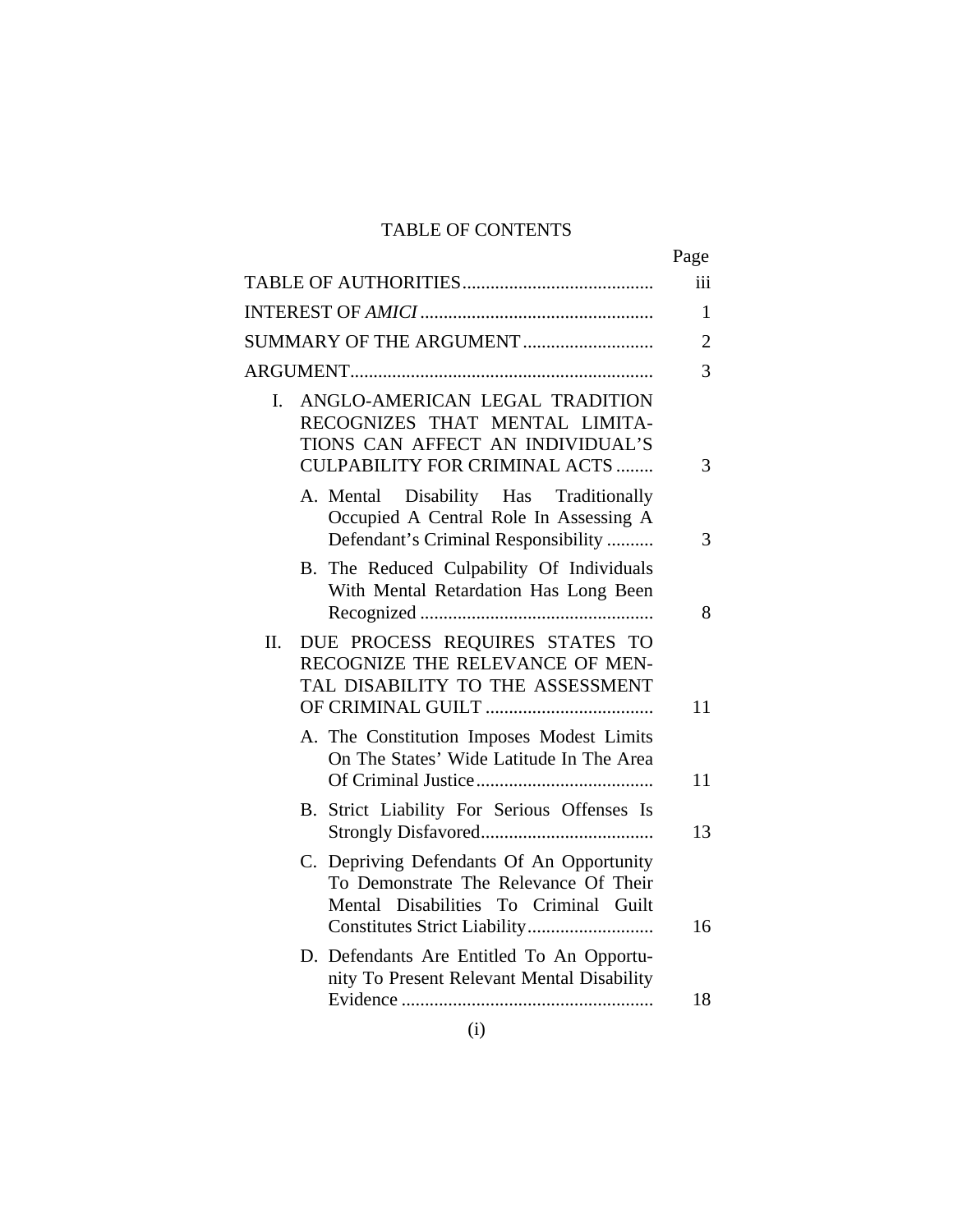# TABLE OF CONTENTS—Continued

|                                                                                                                                                                      | Page |
|----------------------------------------------------------------------------------------------------------------------------------------------------------------------|------|
| 1. The Constitution requires that evidence<br>of mental limitations be considered in<br>assessing a defendant's <i>mens rea</i>                                      | 19   |
| 2. Whether in terms of an insanity defense<br>or in some other form, the States must<br>provide a meaningful opportunity to<br>demonstrate the relevance of a defen- |      |
|                                                                                                                                                                      | 23   |
|                                                                                                                                                                      | 26   |
|                                                                                                                                                                      | 1a   |

ii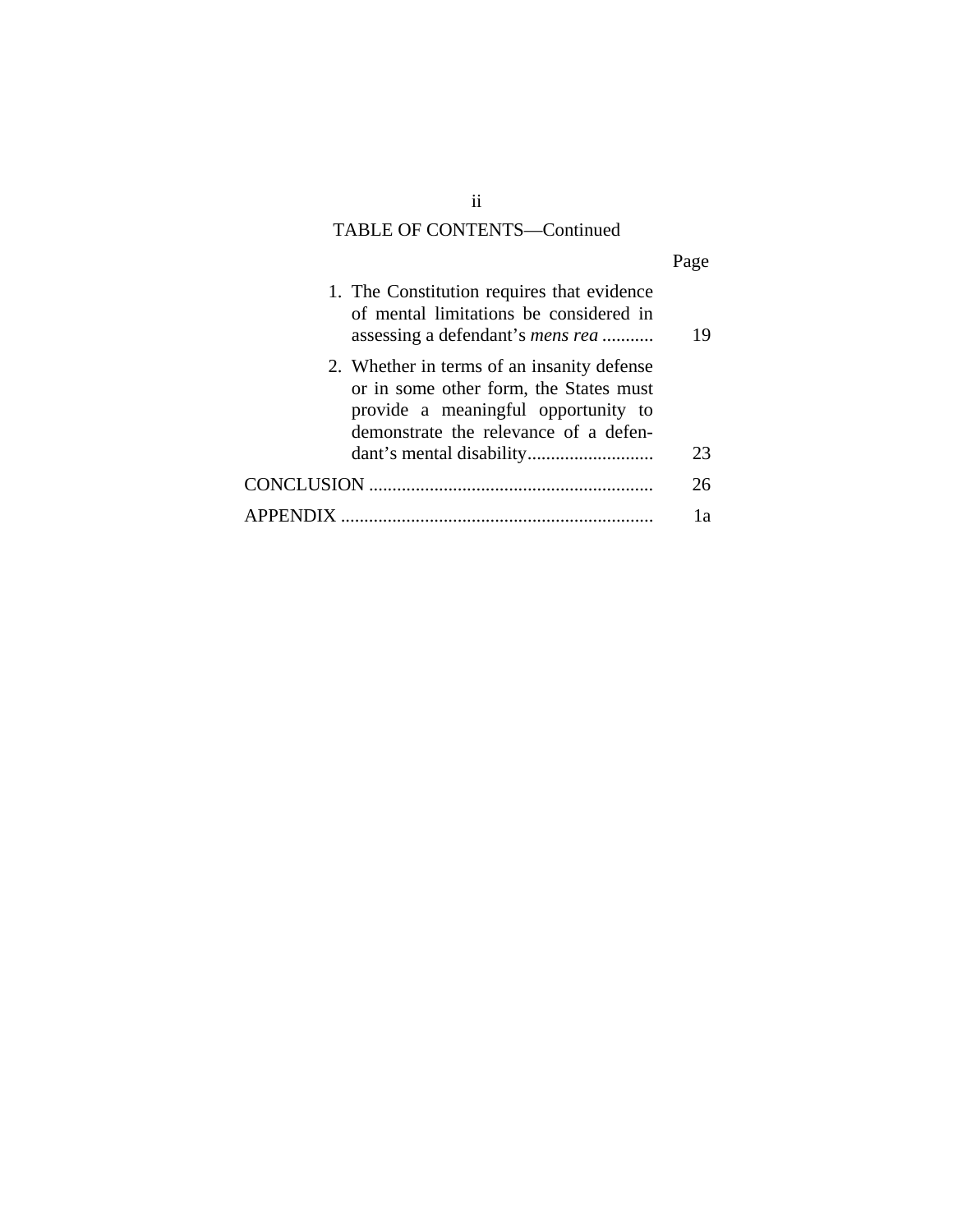# iii TABLE OF AUTHORITIES

# FEDERAL CASES: Page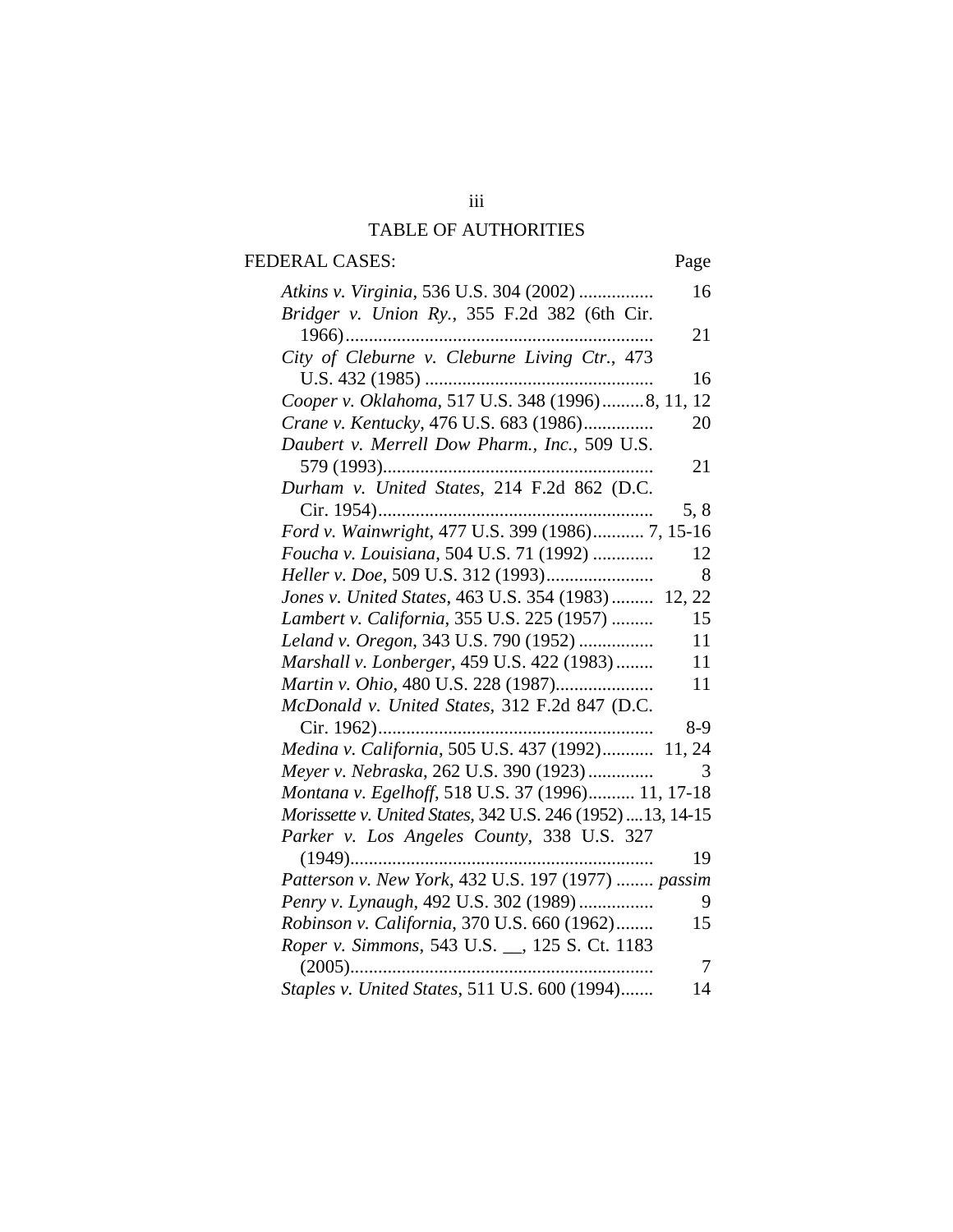#### Page **Page**

| Tennard v. Dretke, 542 U.S. 274 (2004)         | 16 |
|------------------------------------------------|----|
| United States v. Bailey, 444 U.S. 394 (1980)   | 19 |
| United States v. Dotterweich, 320 U.S. 277     |    |
|                                                | 14 |
| United States v. Pino, 606 F.2d 908 (10th Cir. |    |
|                                                | 21 |
| United States v. United States Gypsum Co., 438 |    |
|                                                |    |

## STATE CASES:

| Commonwealth v. Rogers, 48 Mass. (7 Met.) 500  |     |
|------------------------------------------------|-----|
|                                                |     |
| <i>Finger v. State, 27 P.3d 66 (Nev. 2001)</i> |     |
| Parsons v. State, 2 So. 854 (Ala. 1887)        | 5   |
| Pouncey v. State, 465 A.2d 475 (Md. 1983)      | 25  |
| In re Ramon M., 584 P.2d 524 (Cal. 1978)       | 10  |
| Sinclair v. State, 132 So. 581 (Miss. 1931)    | 7   |
| State v. Bridgeforth, 750 P.2d 3 (Ariz. 1988)  | 19  |
|                                                | 5   |
|                                                | 5   |
| State v. Strasburg, 110 P. 1020 (Wash. 1910)   | 6-7 |

## OTHER CASES:

| <i>M'Naghten's Case</i> , 8 Eng. Rep. 718 (H.L. 1843)   | 5 |
|---------------------------------------------------------|---|
| <i>Regina v. Oxford</i> , 173 Eng. Rep. 941 (H.L. 1840) | 5 |
| Rex v. Arnold, 16 S. Tr. 695 (H.L. 1724)                | 5 |

# STATUTES AND RULES:

|                                                | 21 |
|------------------------------------------------|----|
| Insanity Defense Reform Act of 1984, 18 U.S.C. |    |
|                                                |    |
|                                                |    |
|                                                |    |

#### iv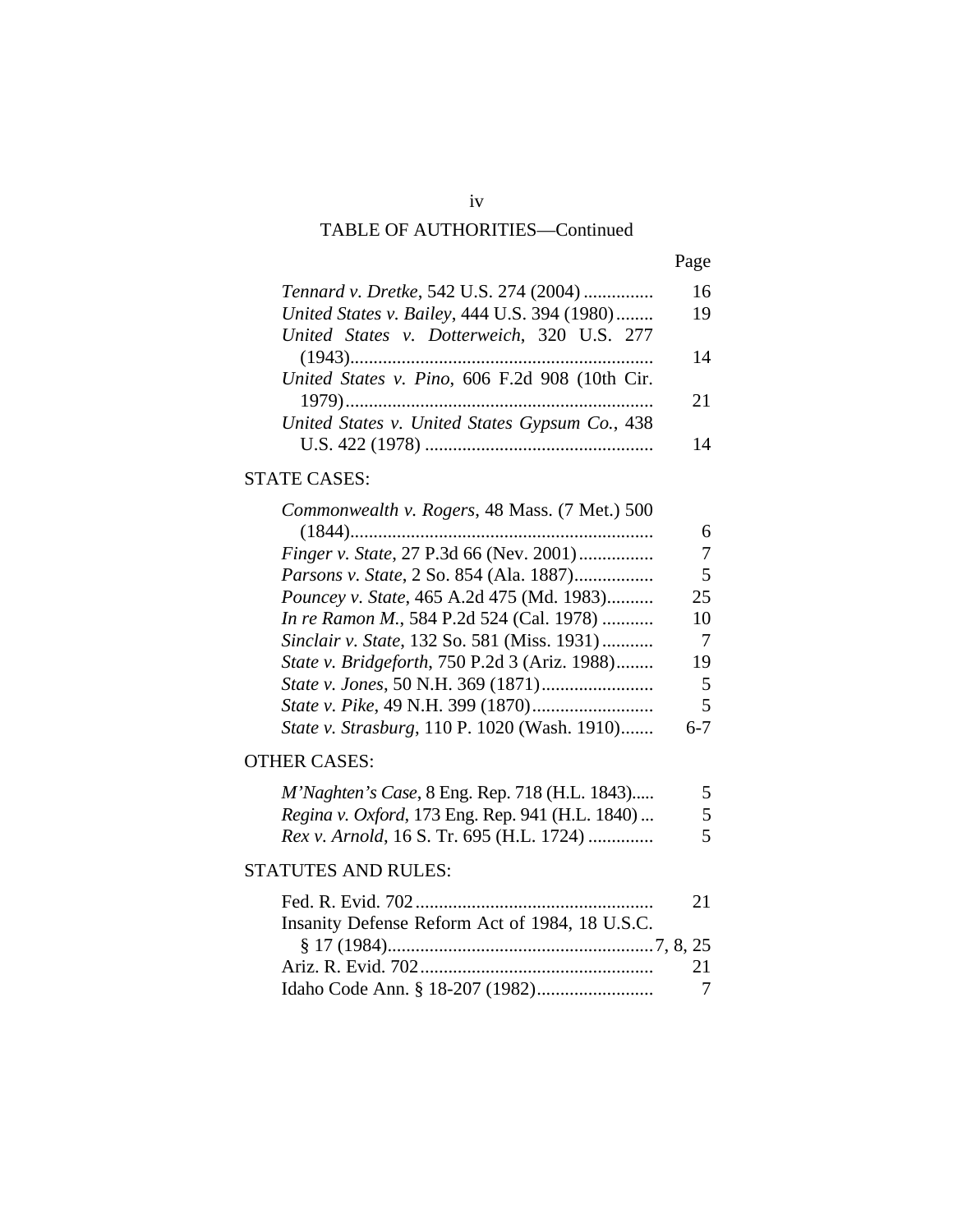| Page |
|------|
|      |

| 7 |
|---|
| 7 |
| 7 |

## MISCELLANEOUS AUTHORITIES:

| AAMR, Mental Retardation: Definition, Classi-<br>fication, and Systems of Supports (10th ed. |           |
|----------------------------------------------------------------------------------------------|-----------|
| $2002)$                                                                                      | 17        |
| Acker, James R. & Charles S. Lanier, In Fairness                                             |           |
| and Mercy: Statutory Mitigating Factors in                                                   |           |
| Capital Punishment Laws, 30 Crim. L. Bull.                                                   |           |
|                                                                                              | 17        |
| Am. Bar Ass'n, Standards for Criminal Justice                                                | $22 - 23$ |
| Anderson, V.V., Feeblemindedness as Seen in                                                  |           |
| Court, 1 Mental Hygiene 260 (1917)                                                           | 9         |
| Blackstone, William, Commentaries                                                            | 8, 13     |
| Dain, Norman, Concepts of Insanity in the                                                    |           |
| United States 1789-1865 (1964)                                                               | 4         |
| Diamond, Bernard L., Isaac Ray and the Trial of                                              |           |
| Daniel M'Naghten, 112 Am. J. Psychiatry 651                                                  |           |
|                                                                                              | 6         |
| Eigen, Joel Peter, Witnessing Insanity: Madness                                              |           |
| and Mad Doctors in the English Court (1995)                                                  | 4         |
| Ellis, James W. & Ruth A. Luckasson, Mentally                                                |           |
| Retarded Criminal Defendants, 53 Geo. Wash.                                                  |           |
|                                                                                              | 10, 22    |
| Fitz-herbert, Anthony, The New Natura Brevium                                                |           |
| of The Most Reverend Judge, Mr. Anthony                                                      |           |
|                                                                                              | 5         |
| Garvey, Stephen P., Aggravation and Mitigation                                               |           |
| in Capital Cases: What Do Jurors Think?, 98                                                  |           |
| Colum. L. Rev. 1538 (1998) 16-17, 18                                                         |           |

v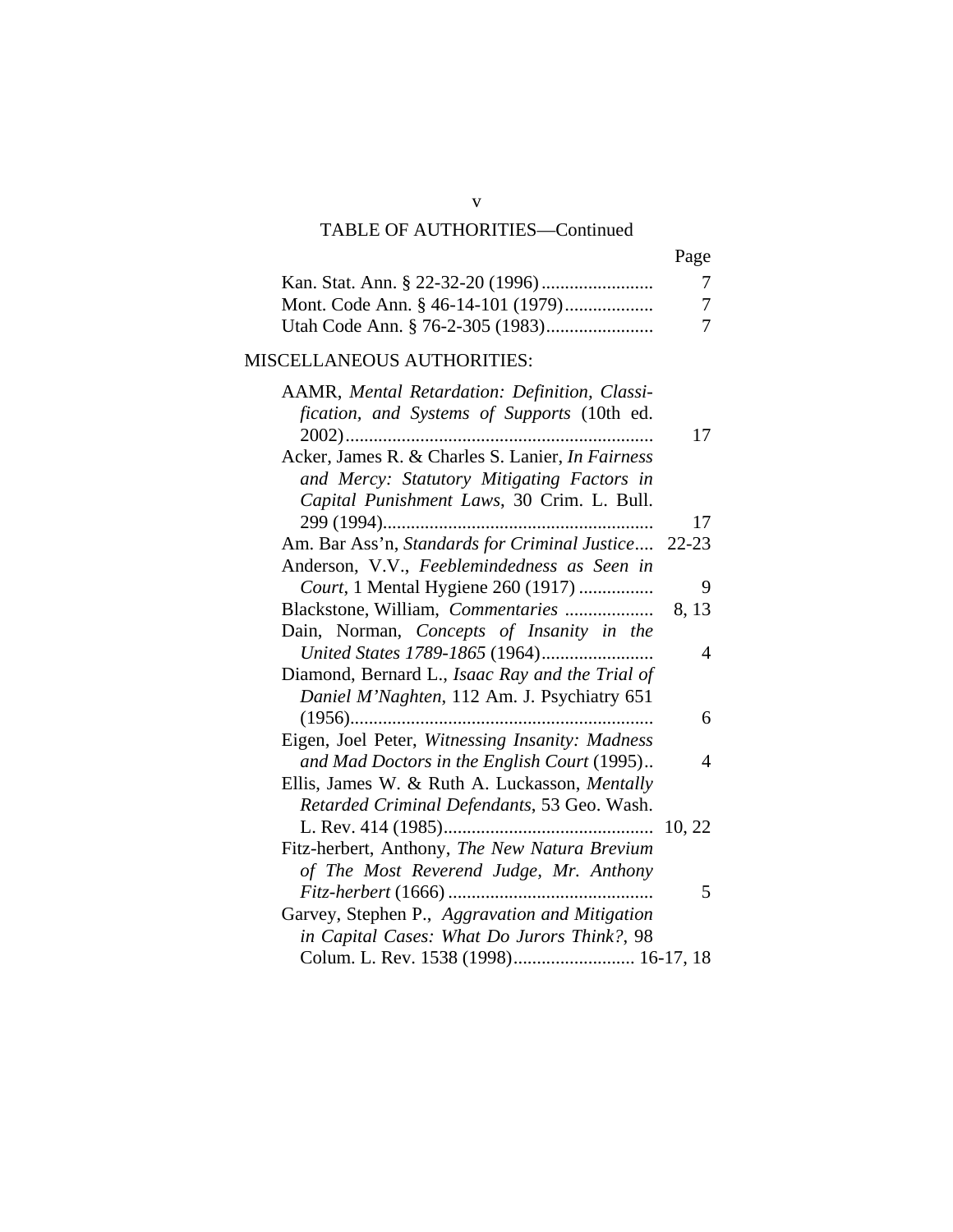Page **Page** 

| 17                                                    |
|-------------------------------------------------------|
|                                                       |
|                                                       |
| 10                                                    |
|                                                       |
| 10                                                    |
|                                                       |
|                                                       |
| 9                                                     |
|                                                       |
|                                                       |
| 25                                                    |
|                                                       |
| 3                                                     |
|                                                       |
|                                                       |
| 4                                                     |
| LaFave, Wayne R., Criminal Law (4th ed. 2003)  14, 18 |
|                                                       |
|                                                       |
|                                                       |
|                                                       |
| $20 - 21$                                             |
|                                                       |
|                                                       |
|                                                       |
| 5                                                     |
|                                                       |
| 21                                                    |
|                                                       |
|                                                       |
| $9 - 10$                                              |
|                                                       |

vi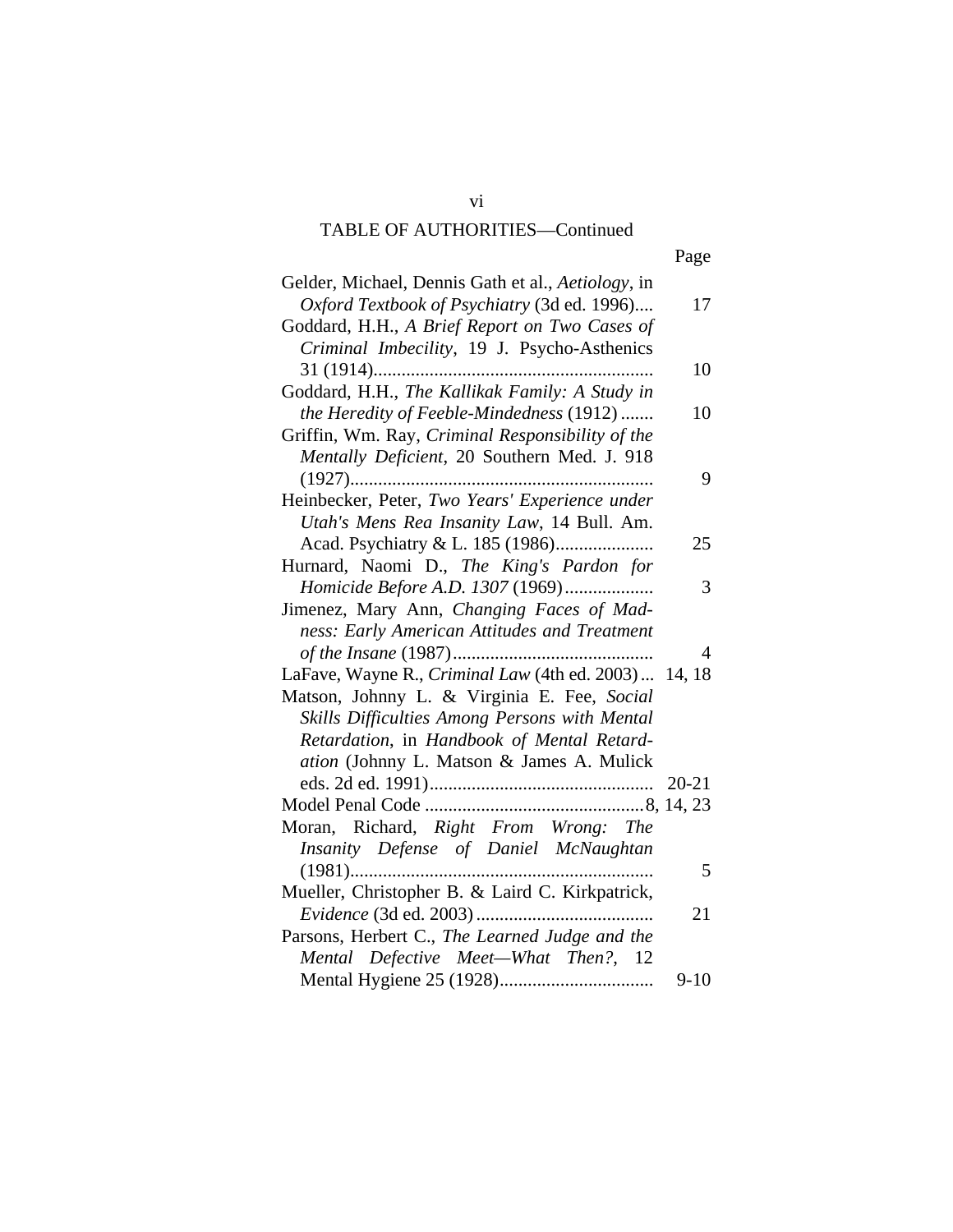|                                                  | Page |
|--------------------------------------------------|------|
| Plato, Laws (B. Jowett trans., 3d ed. 1892)      | 3    |
| Platt, Anthony Michael & Bernard L. Diamond,     |      |
| The Origins and Development of the "Wild         |      |
| Beast" Concept of Mental Illness and its         |      |
| Relation to Theories of Criminal Responsibil-    |      |
| ity, 1 J. Hist. Behav. Sci. 355 (1965)           | 5    |
| Platt, Anthony & Bernard L. Diamond, The         |      |
| Origins of the "Right and Wrong" Test of         |      |
| Criminal Responsibility and Its Subsequent       |      |
| Development in the United States: An His-        |      |
| torical Survey, 54 Cal. L. Rev. 1227 (1966)      | 6    |
| Porter, Roy, Mind-Forg'd Manacles: A History of  |      |
| Madness in England from the Restoration to       |      |
|                                                  | 4    |
| Ray, Isaac, A Treatise On the Medical Juris-     |      |
| prudence of Insanity (reprint 1962) (1st ed.     |      |
|                                                  | 6    |
| Robinson, Daniel N., Wild Beasts and Idle        |      |
| Humours: The Insanity Defense from Antiquity     |      |
|                                                  | 3    |
| Robinson, Paul H., Criminal Law (1997)           | 18   |
| Rojahn, Johannes, Johnny L. Matson et al.,       |      |
| Relationships Between Psychiatric Conditions     |      |
| and Behavior Problems Among Adults with          |      |
| Mental Retardation, 109 Am. J. Mental            |      |
|                                                  | 21   |
| Rosenberg, Charles E., The Trial of the Assassin |      |
| Guiteau: Psychiatry and Law in the Gilded        |      |
| Age (1968)                                       | 4,6  |
| Saunders, Trevor J., Plato's Penal Code:         |      |
| Tradition, Controversy, and Reform in Greek      |      |
|                                                  | 3    |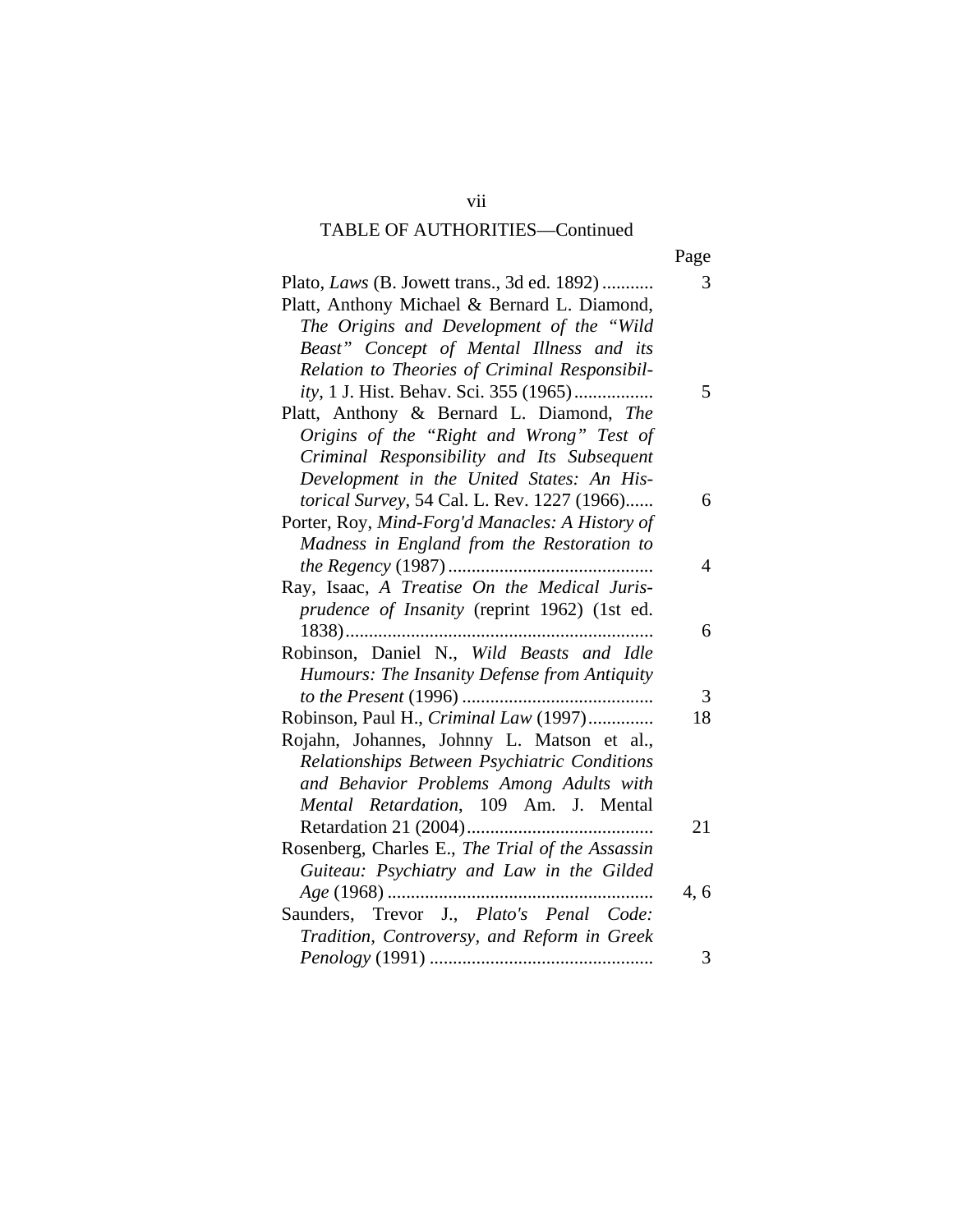| Page |
|------|
|      |

| Smith, Roger, The Boundary Between Insanity        |                |
|----------------------------------------------------|----------------|
| and Criminal Responsibility in Nineteenth-         |                |
| Century England, in Madhouses and Mad-             |                |
| Doctors and Madmen: The Social History of          |                |
| Psychiatry in the Victorian Era (Andrew Scull      |                |
|                                                    | 4              |
| Spitzka, E.C., Insanity: Its Classification, Diag- |                |
| nosis and Treatment (reprint 1973) (1887)          | 6              |
| Steadman, Henry J., Beating a Rap?: Defendants     |                |
| Found Incompetent to Stand Trial (1979)            | 4              |
| Steadman, Henry J., Margaret A. McGreevy et        |                |
| al., Before and After Hinckley: Evaluating         |                |
| Insanity Defense Reform (1993)                     | 4, 25          |
| Tredgold, A.F., Mental Deficiency (Amentia) (1st   |                |
|                                                    | 9              |
| Trent, Jr., James W., Inventing the Feeble Mind:   |                |
| A History of Mental Retardation in the United      |                |
|                                                    | 9              |
| Walker, Nigel, Crime and Insanity in England:      |                |
| Volume One-The Historical Perspective              |                |
|                                                    | $\overline{4}$ |
| Wallace, George L., Are the Feebleminded           |                |
| Criminals?, 13 Mental Hygiene 93 (1929)            | $9-10$         |
| Weihofen, Henry, Mental Disorder as a Criminal     |                |
|                                                    | 5              |
| Weinstein, Jack B. & Margaret A. Berger,           |                |
| Weinstein's Evidence Manual (student 7th ed.       |                |
|                                                    | 21             |
| Zenderland, Leila, Measuring Minds: Henry          |                |
| Herbert Goddard and the Origins of American        |                |
|                                                    | 9              |
|                                                    |                |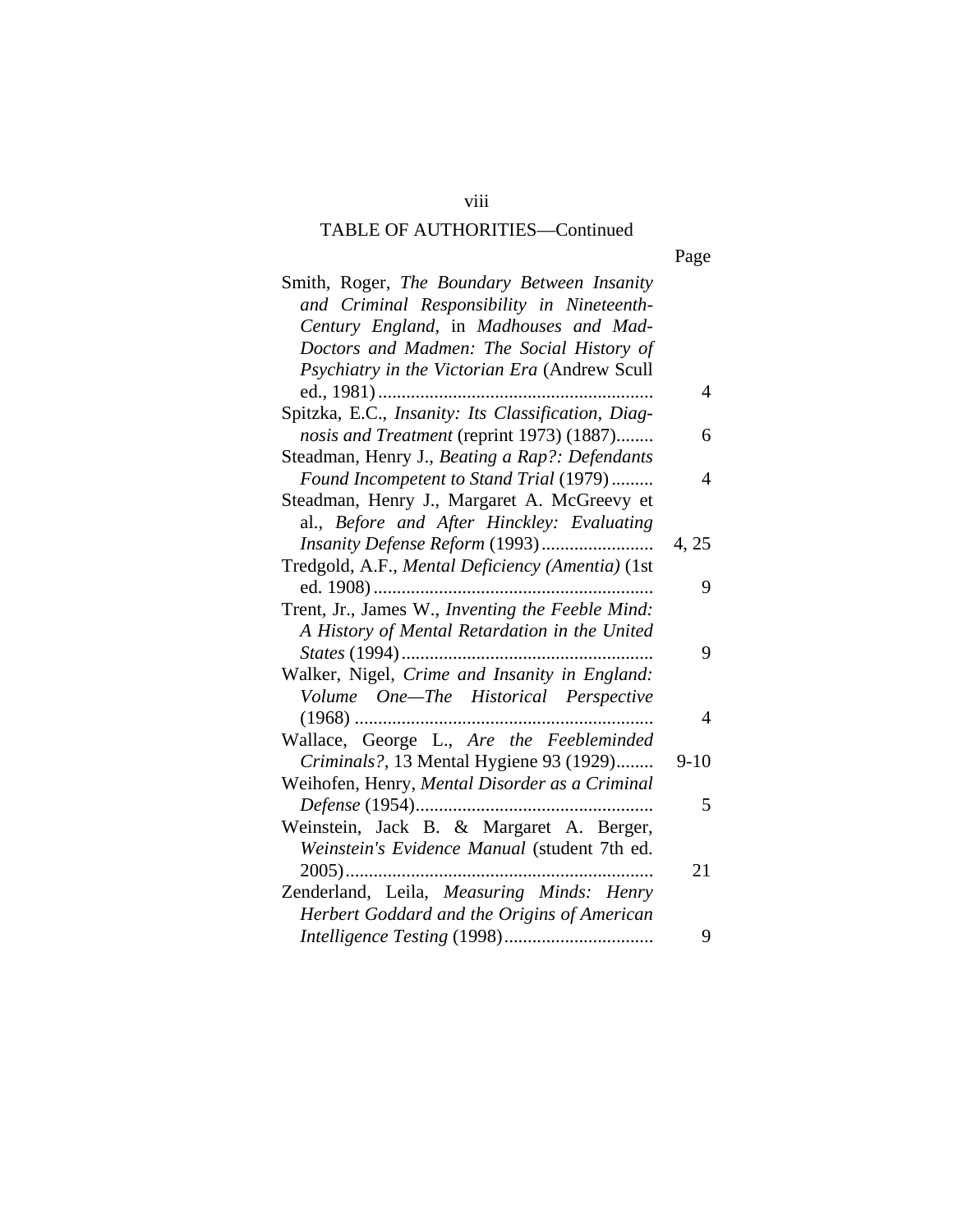#### **APPENDIX**

*The American Association on Mental Retardation* ("AAMR") is the nation's oldest and largest interdisciplinary organization of professionals and other persons who work exclusively in the field of mental retardation. AAMR promotes progressive policies, sound research, effective practices, and human rights for people with intellectual disabilities.

*The Arc of the United States* (formerly known as the Association for Retarded Citizens of the United States), through its 875 state and local chapters, is the largest national voluntary organization in the United States devoted solely to the welfare of the more than seven million children and adults with mental retardation and their families.

*The National Disability Rights Network* ("NDRN"), formerly the National Association of Protection and Advocacy Systems ("NAPAS"), is the membership association of protection and advocacy ("P&A") agencies which are located in all 50 states, the District of Columbia, Puerto Rico, and the territories (the Virgin Islands, Guam, American Samoa and the Northern Marianas Islands). P&As are mandated under various federal statutes to provide legal representation and related advocacy services on behalf of all persons with disabilities in a variety of settings. In fiscal year 2004, P&As served over 76,000 persons with disabilities through individual case representation and systemic advocacy. The P&A system comprises the nation's largest provider of legally based advocacy services for persons with disabilities.

*The Bazelon Center for Mental Health Law* is a national public interest organization founded in 1972 to advocate for the rights of individuals with mental disabilities. The Bazelon Center has engaged in litigation, administrative advocacy, and public education to promote equal opportunities for individuals with mental disabilities. Much of the Center's